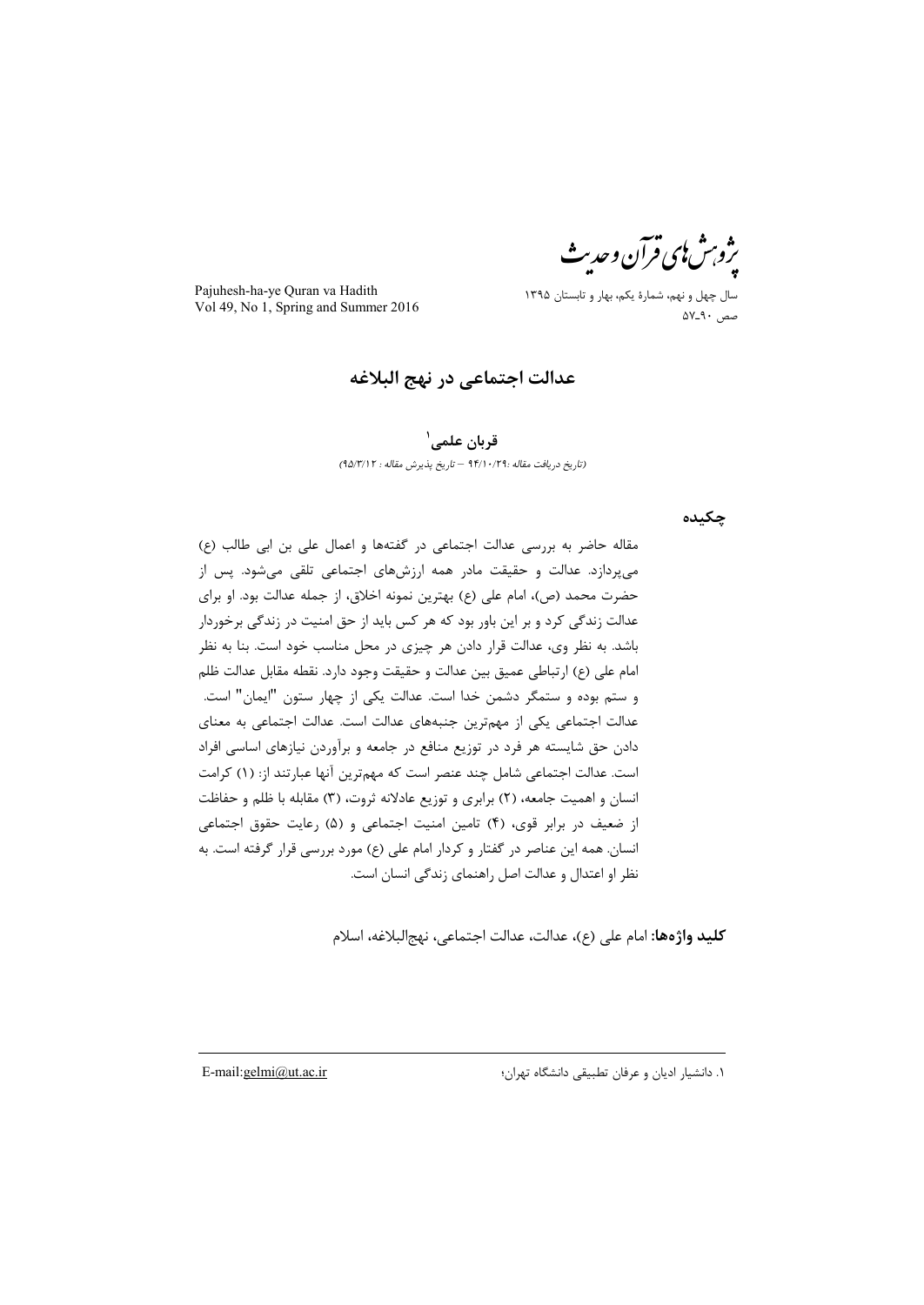### **Social Justice in Nahj al-Balagha**

**Ghorban Elmi<sup>1</sup>**\*

*(Received: 19 January 2016 - Accepted: 1 June 2016)* 

#### **Abstract**

The present paper deals with justice in general, but with Social justice according to the words and deeds of 'Ali ibn Abi Talib. The search for justice and truth is considered as the mother of all social values. After the Prophet Mohamed, Imam Ali was the best example to great morals and ethics, including justice. He lived for justice and was very firm in his belief that everyone should have a right to live in security. According to him, Justice is the proper placement of things in their places. Imam 'Ali's writings explicitly make the connection between Justice and Truth in the sense of the proper ordering of things. Opposite of justice is oppression and oppressor one is the enemy of Allah. Justice is one of the four pillars of "faith". Social justice is one of the most important aspects of justice. "Social justice means giving each individual what he/she deserves in the distribution of financial benefits in the society, and providing equally for basic needs. Social justice includes several elements that the most important of them are as follows: (1) *The dignity of the human being and the importance of the community, (2)* equality and equitable distribution of wealth, (3) standing against oppression and protection of the weak against the strong, (4) provision of social security and (5) observation of man's social rights. All these elements have been dealt with in the words and deeds of Imam Ali and adopting moderation and justice is the guiding principle of his life.

**Keywords**: Imam Ali, Justice, Social Justice, Nahj al-Balagha, Islam

l

<sup>1.</sup> Associate professor of University of Tehran, E-mail: gelmi@ut.ac.ir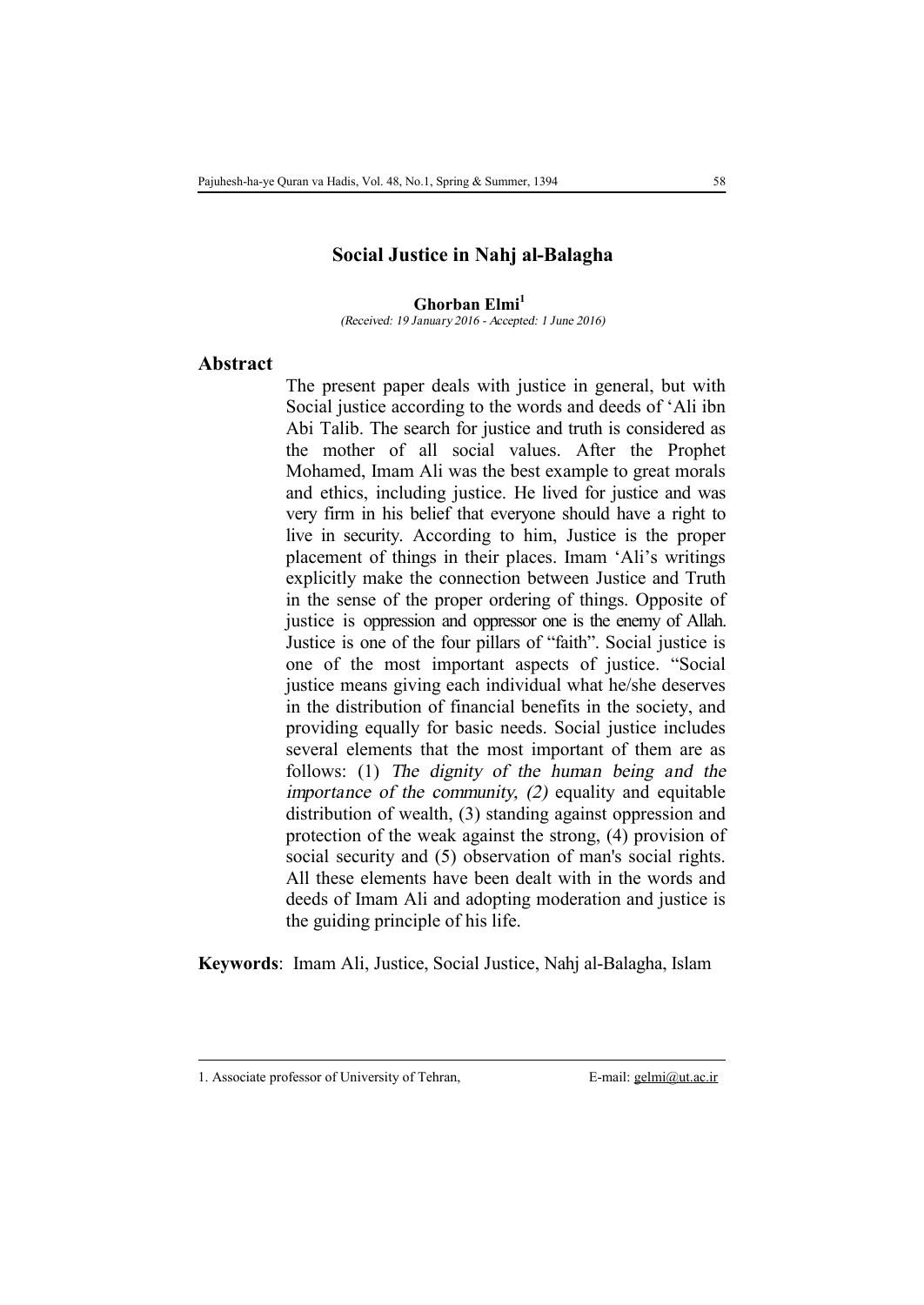### **Introduction**

"Justice" and its synonyms are the most sacrosanct words which enjoy highest sanctity and special elegance of meaning in all the human societies. One can hardly come across a person who would like to introduce himself as the supporter of oppression and antagonist of justice. The most tyrant persons and governments proclaim to be true and just in order to deceive the people. They want to cover the ugliness of their aggressive tyrant deeds under the beautiful mantle of justice and truth. (Elmi, 2004, 87)

The search for justice and truth is considered as the mother of all social values. The precept of virtue of right and justice is an evident rational dictum. Inclination and ambition for them are considered as a part of man's lofty temperament. So is the precept of vices of oppression and fallacy an evident rational dictum, and dislike for them is also a part of human nature. (Elmi, 88) There is hardly any society which does not talk of truthfulness, justice and rational laws. Nor there is any regime which does not claim to uphold the people's rights and welfare.

To have a better society, we all need to attain justice in a better way. Even in its simplest sense any religion or even any human who aims to have a better future, and aims to improve the living standards of all men at large needs to be just and establish social justice in such a minute way, that irrespective of which age is it, all men and women are treated in the same way. Nothing, not even the slightest difference should create any level of difference that might later create different levels of complexity.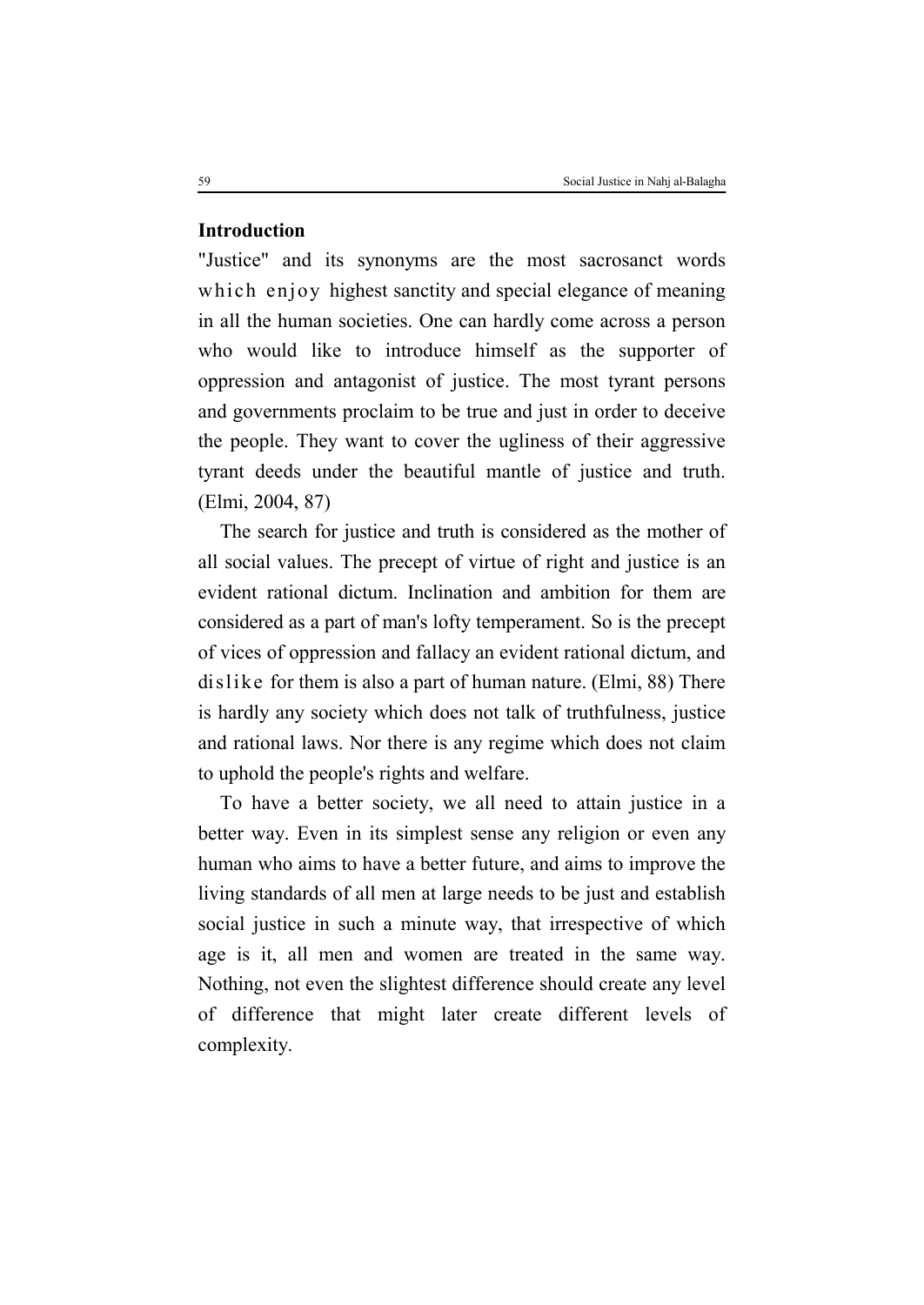In discussing justice or social justice in human society, the ancient philosophers attempt to highlight its importance in creating harmonious society. Plato for instance had a view that justice is a human virtue that makes a person self-consistent and good while socially it is a social consciousness that makes a society internally harmonious and good. He believes that "When the faculty of justice develops in man, all the other faculties and powers of the soul are illuminated in it, and these faculties and powers all acquire light from each other. This is the condition in which the human soul moves and acts in the best and the most meritorious manner possible, gaining affinity and rapprochement with the source of creation" (Naraghi, 1988. Vol. I. p. 111). Aristotle's concept of justice was on the other hand, rooted in equality and the just distribution of wealth within the community. This equality as Aristotle argued must be based on merit and the level of contribution one made in his socially life. Those making the greatest contribution to their society would have the greatest share of monetary rewards, honors and political office (Aristotle, 1946).

Islam is an institution of justice. It is a straight path and the Muslim fraternity is the nation which practices moderation and justice. The Islamic system is based on justice. Justice in Islam requires absolute justice, regardless of differences in color, sex, race and belief. It united all humankind into one faith in God (the oneness of Allah). This means that solidarity, love, co-operation, and mutual understanding among human beings on the basis of faith in God what Islam sought to achieve through its teachings. Islamic justice in human social affairs also meant justice and equality in rights and punishment. Therefore, the individual, the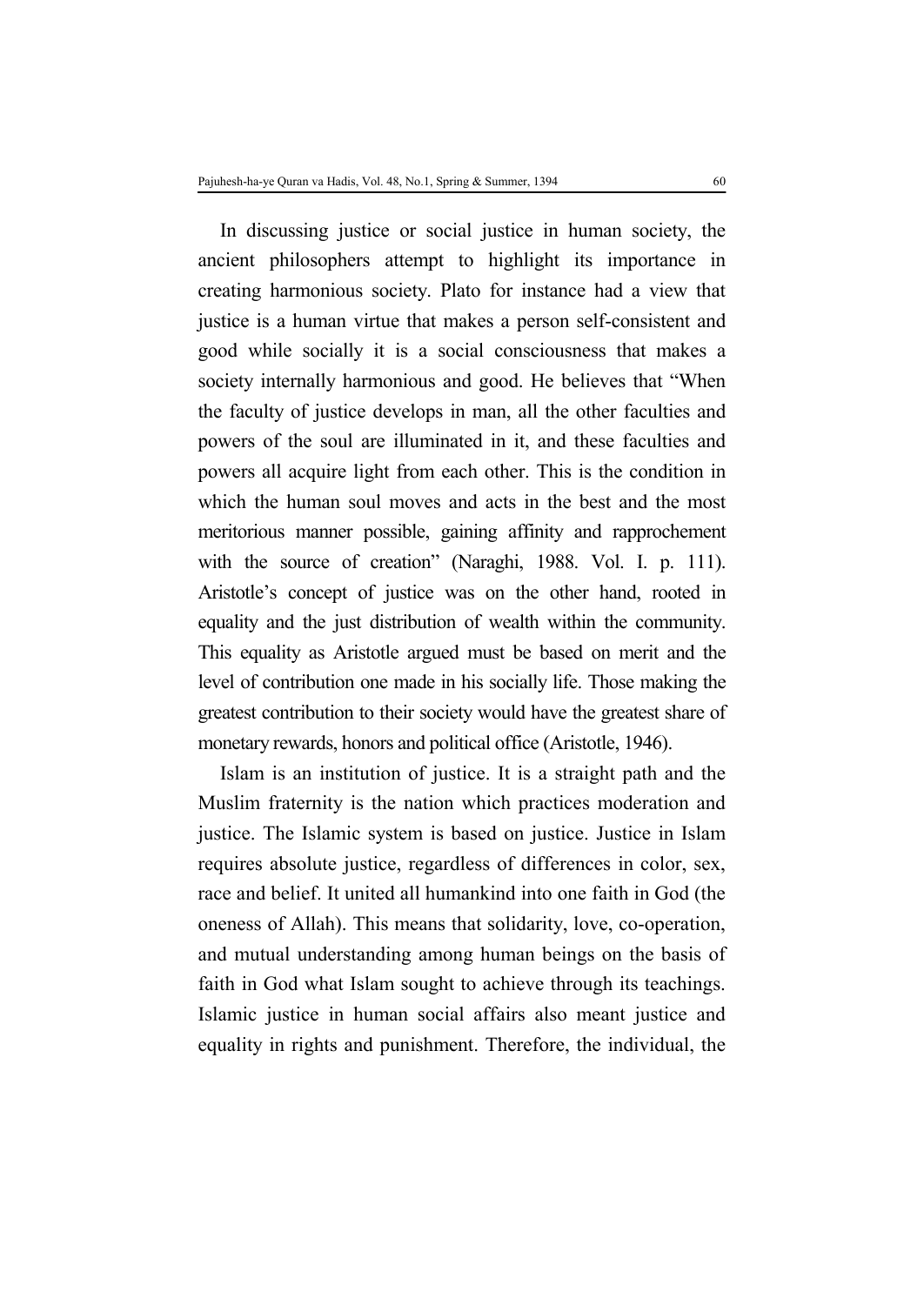group, the party, the nation are governed by one law with one goal, that the activity of the individual and the activity of the group may proceed freely and all can work together without conflict, directing their lives to God, the Creator of life. There is no favoring of one party at the expense of another, no favoring of the individual at the expense of the community, for each has rights and each has duties in accordance with the nature of justice and equality prescribed in Islam (Qutb, 1952: 27- 28).Humans, as part of God's creation, whose lives constituted part of the lives of other creations in this universe, must cooperate with their fellow humans in their communities in the same way that they co-operated with other creatures of God.

One of the major objectives of the Islam is to establish social justice among all the members of the nation. Al-Quran says: "He (Allah) placed therein firm hills rising above it, and blessed it and measured therein its sustenance in four days, alike for (all) who ask" (41: 10). Allah has placed in the earth sustenance and provisions for all to cater their needs. However, on account of various reasons, the distribution of these provisions does not remain fair among all the human beings, thus making some lucky ones very rich who possess wealth more than their needs and making many others very poor who possess nothing or too little to meet their very basic necessities of life. Islam meets this challenge of disproportionate division of wealth by making it obligatory on the rich to surrender a part of their wealth for helping the poor and unfortunate members of the community. Al-Quran says: "Establish worship, pay Zakat and bow your heads with those who bow (in worship)" - (2: 43). The Holy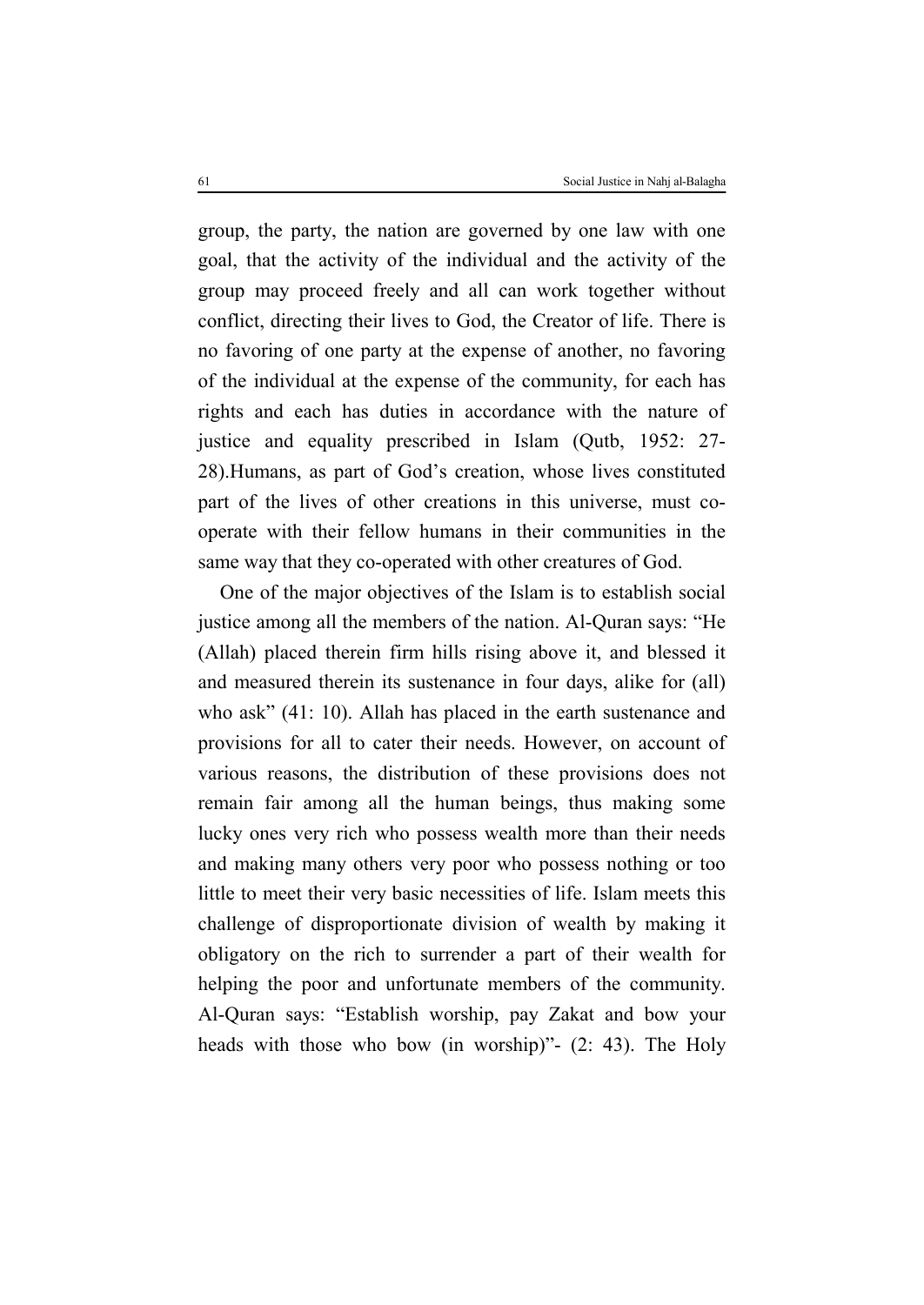Book again says "Ye will not attain unto piety until ye spend of that which ye love. And whatsoever ye spend, Allah is aware thereof" (3:92). It further pronounces: "And in whose wealth there is a right acknowledged, for the beggar and the destitute" (70: 24-25).

Social justice in Islam includes all aspects of human life, based on faith in God. This is, of course, in accordance with the nature of Islam as a religion of unity between worship and social relations, belief and behavior, spiritual and material things, economic and spiritual values, this world and the afterlife, and earth and heaven.

The importance of justice is manifested in being one of God's names in Islam. It is considered among the most important values underlined by the Quran and repeated in a number of its verses. God has required justice to be a necessary part of the behavior of every Muslim. It covers every aspect in life and has to be practiced with every person in the world, including rivals and enemies. (for instance See: *an-Nisa: <sup>58</sup> and al-Ma'idah: 8).*

The Qur'an and *Hadith* are replete with references to justice and such terms as *al-'adl* (Justice), *al-qist* (Just Portion) and *almizan* (Balance or Scale) appear often in various contexts in these sacred sources of Islam. The latter term, meaning "balance," has many meanings, but is especially related to the aspect of justice that concerns balance, that is, putting things in their rightful place and of the measure of good and evil acts which are also related to justice and injustice. Needless to say, numerous commentators of the Qur'an and *Hadith* have dealt over the centuries with the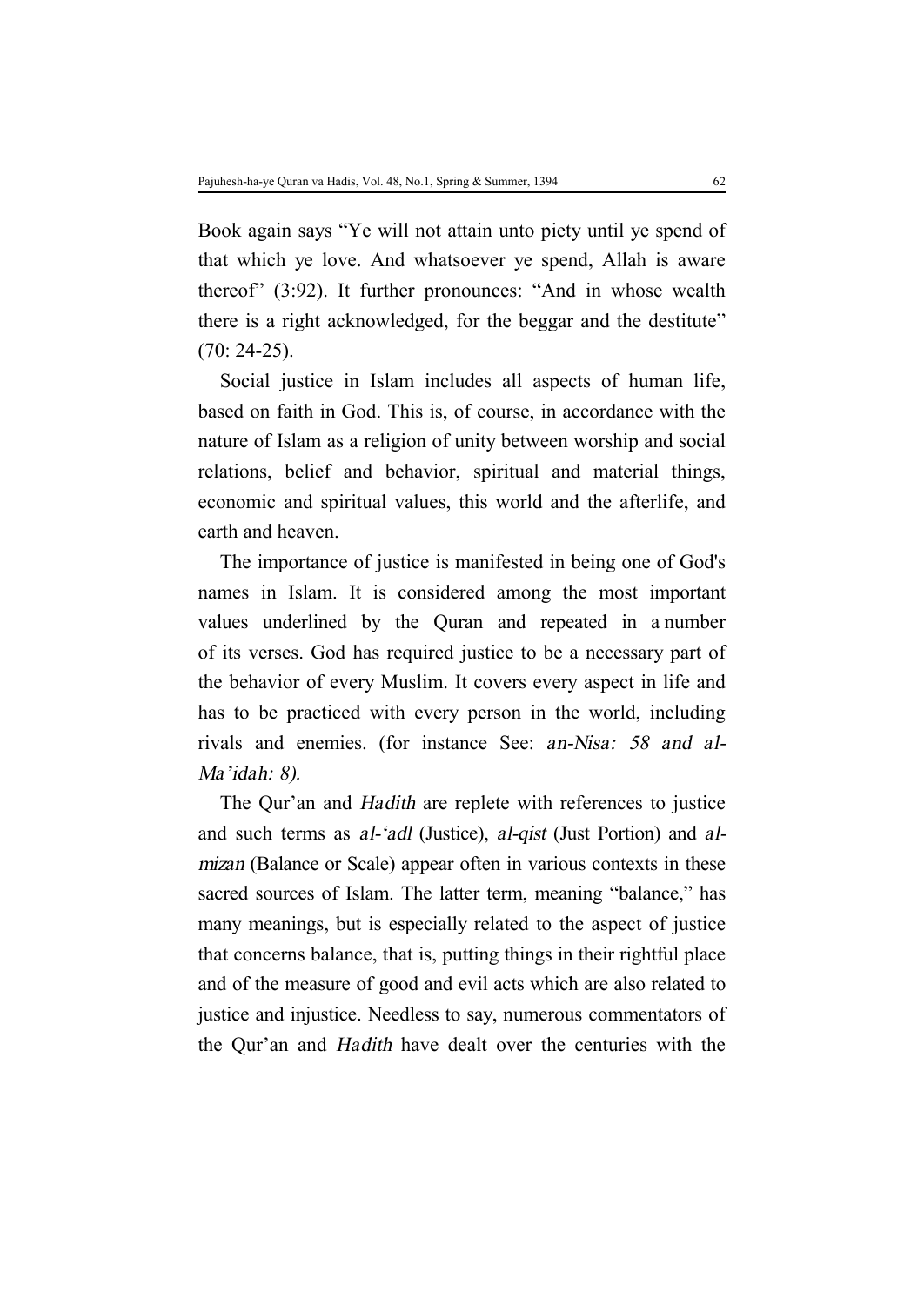meaning of these and other terms associated with justice. But in early Islam it was left most of all to 'Ali ibn Abi Talib to expound, on the basis of the Word of God and the teachings of the Prophet, the meaning of justice in its deepest metaphysical sense as well as in its social applications. His words and letters collected by Sayyid Sharif al-Radi in the  $4<sup>th</sup>/10<sup>th</sup>$  century in a single volume entitled *Nahj al-Balagha* ("The Path of Eloquence") are, after the Qur'an and *Hadith,* the most inspired and influential writings on justice in the annals of Islamic history. The present paper deals with justice in general, but with Social justice according to the words and deeds of 'Ali ibn Abi Talib. He lived for justice and was very firm in his belief that everyone should have a right to live in security; that there should be food and shelter and clothing for all. He considered humanity as one family where there should be tolerance for all irrespective of race, creed and colour, wealth or adversity. His humane attitude was more apparent when he was dispensing justice. He had stringent ideas of duties and responsibilities. Even the poorest and most insignificant of suitors always found him just and prompt while dispensing justice. He was quick to forgive an offender to him, as he was slow to resent an injury - a humane attitude which many of his contemporaries were prone to misinterpret as weakness (Nahjul Balagha and the Inter-Religious Understanding, 1997, p. 174).

The book Nahj al- Balagha is a sacred scripture in the sense that it contains nothing ignoring spiritualism, Tawhid, Day of Judgment and Divine reward and punishment. But at the same time it is a secular and humanistic document in the sense it shows respect to all religions and recognizes the human rights of all,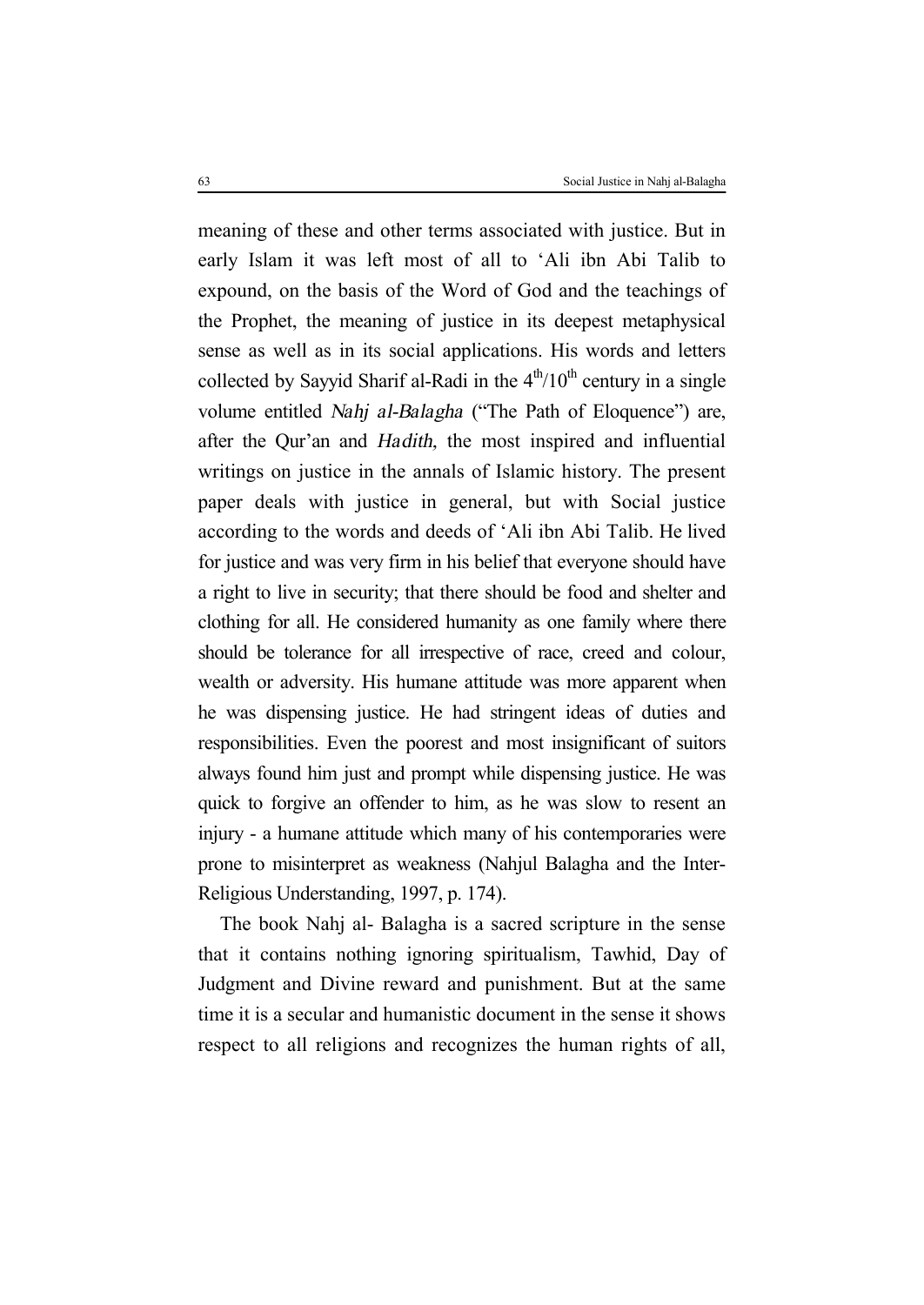belonging to believers), securing liberty, freedom and just rights. Only in case of their evil deeds and betrayals they are to be punished and that too for the sake of serving the cause of justice and for achieving the virtuous ends of righteousness, for sticking to agreement and mutual understanding, for enjoying rights, keeping in view the fulfillment of obligations and for upholding the religion of humanity for the survival of mankind in a peaceful, exploitation-free, co-operative and harmonious social climate (Ibid, pp. 172-3)

## **Social Justice in Nahj al-Balagha Meaning of Justice**

Justice is mentioned in the Qur'an on numerous occasions. It is the goal of Islamic law, as it is the goal for Islamic society in general. But Islamic justice, as envisioned by Islamic legal scholars and the Holy Prophet, is a broader concept than justice articulated in the English language. (Qadri, 1968, p. 1) As one scholar summarized:

Justice is Allah's attribute, and to stand firm for justice, even if it is detrimental to our own interests as we conceive them, or the interests of those who are near and dear to us, is to be a witness to Allah. According to the Latin saying, "Let justice be done though heaven should fall." However, Islamic justice is something higher than the formal justice of Roman law or any other human law. It is even more penetrating than the subtler justice found in the speculations of the Greek philosophers. It searches out the innermost motives, because we are to act as in the presence of Allah to whom all things, acts and motives are known. (*Doi*,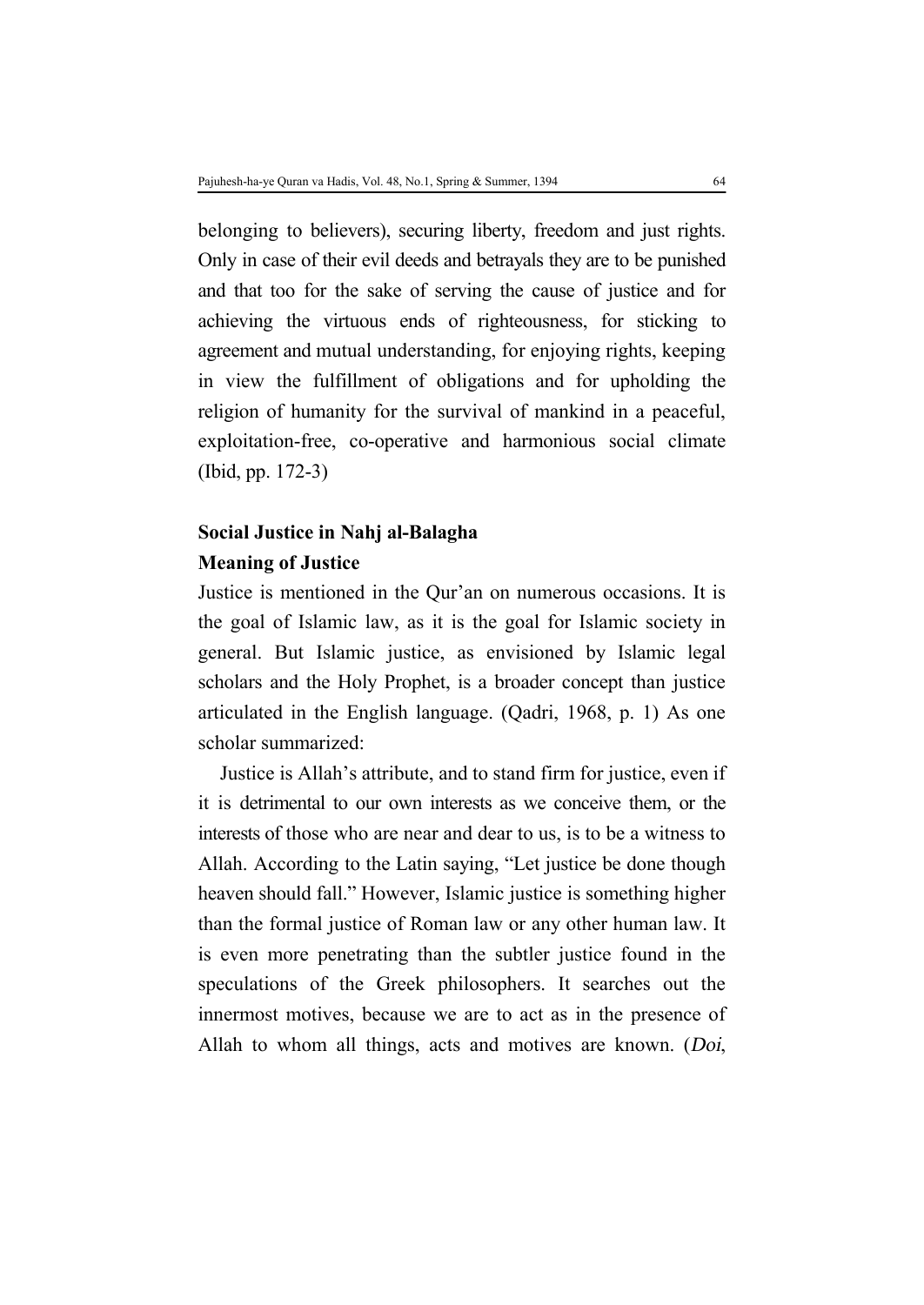*2008, p.* 26). Also he says "justice is a comprehensive term, and may include all the virtues of good behavior ... Islam asks for something warmer and more human, namely the doing of good deeds even where perhaps they are not strictly demanded by justice, such as returning good for ill, or obliging those who 'have no claim' on you; and of course the fulfilling of the claims of those whose claims are recognized in social life." (Ibid, p. 24)

Conceptions of justice make sense only when placed in their appropriate social contexts. Islamic societies can sustain the practices within which notions of justice find their proper home.

According to Islamic texts, there are wholly four meanings or usages for the word justice:

Justice means "to be balance" (Motahari. 1361, p. 46.), as Qur'an says: "And the heaven, He raised it high, and He made the Balance." (55: 7.) The second meaning of justice is "equality and negation of discrimination"; (Ibid, p. 48.) "Justice is disposition to give to each person, including oneself, what that person deserves and to treat no one in a way incompatible with their deserts." (Ibid.) When Imam Ali was asked: Which of the two is better; justice or generosity? He answered: Justice puts things in their places while generosity takes them out from their directions; justice is the general caretaker while generosity is a particular benefit. Consequently, justice is superior and more distinguished of the two. (Nahj al-Balagha, saying, 437)

Regarding justice, Imam Ali (AS) says: "In order to dispense with the improper and unjustified activities, we must be just, as justice is the general caretaker. "Keep yourself light and overtake (the forward ones). Your last ones are being awaited by the first ones (who have proceeded)".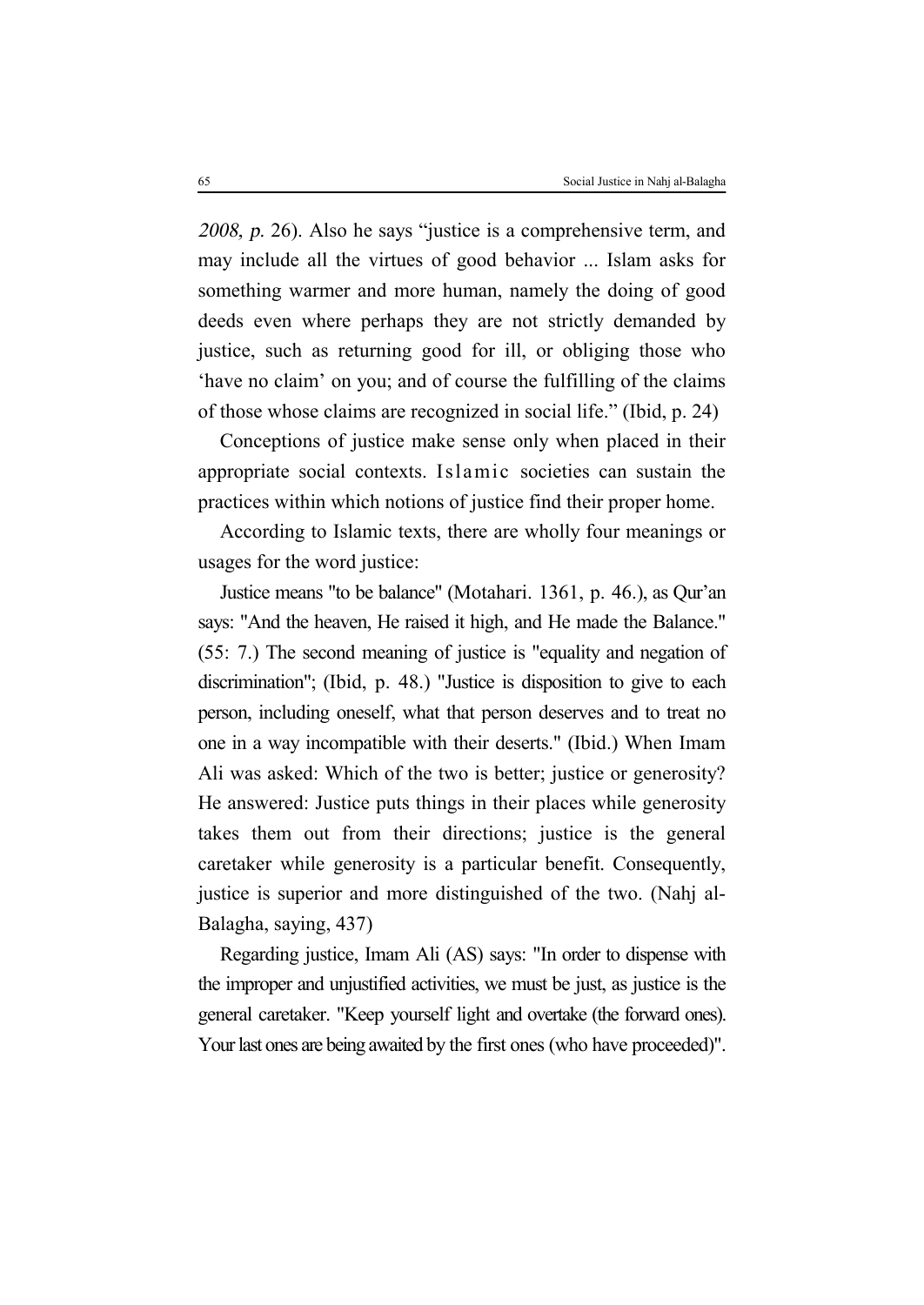Thus, Hazrat Ali (AS) proves the transitory nature of life. If mankind will act upon this advice, no blood-shed will take place on this planet. (See: Nahjul Balagha and the Inter-Religious Understanding, 1997, pp. 186-7)

In other case, justice is understood first and foremost in terms of legality-to be just is to do what the Law requires of you. (Miller, David. Principles of social justice, p. 112.)

For an individual to be "adl (just) is, as the term implies, to be balanced, to engage in acts that are framed by an awareness, born of the pursuit of reason over passion, of the harm that may be done to the ties that bind individuals to one another and all believers into a single community. (The Oxford Encyclopedia of the Modern Islamic World. Vol. 2, p. 388.) The Qur'an (6:152) thus enjoins one to "be just, even if it should be to a near kinsman" and demonstrates practical application when, for example, it recommends that contracts be written down in order to avoid subsequent doubt. It is, therefore, possible to sec in the Qur'an and Mohammed's own actions an implicit theory of justice that informs later interpretations and applications.

Central to the prophetic conception of justice are three features: relationships among men and toward God are reciprocal in nature, and justice exists here this reciprocity guides all interaction; justice is both a process and a result of equating otherwise dissimilar entities; and because relationships are highly contextual, justice is to be grasped through its multifarious enactments rather than as a single abstract principle (Ibid, p. 388).

Imam 'Ali's writings explicitly make the connection between Justice and Truth in the sense of the proper ordering of things.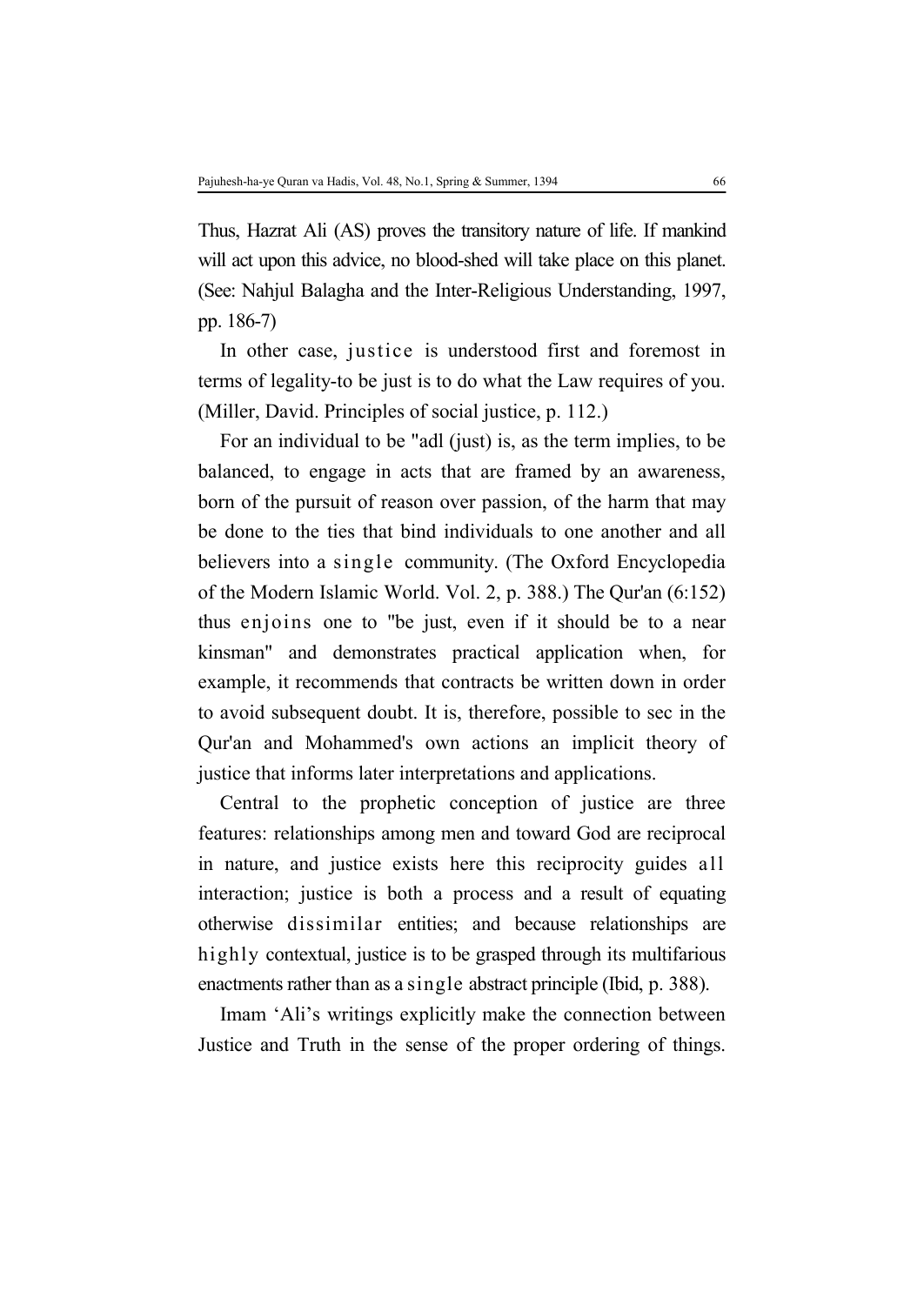Defining Justice, he states: Justice puts things in their places. *(*Cleary, 1995, p. 64). Elsewhere, he defines "intelligence" in terms of the ability to "put things in their proper places." (*ibid.*, p. 44) Justice is thereby an attribute of intelligence.

## **The importance of Justice**

All ethical virtues originate from the quality of justice just as all vices emanate from injustice, which is the quality opposed to it. The quality of justice saves the human being from the danger of deviation towards extremes, whether in personal or social matters, and enables him to attain enduring felicity and bliss. Of course, it should be noted that this quality could be successfully exercised only if the individual knows what the Golden Mean is, and can distinguish it from excess when he confronts it. Such discernment is impossible to attain except through the Divine law, which contain elaborate instructions relating to all the things needed by human beings to attain happiness and felicity in this world and the next (Naraghi, 1374, p. 55).

Imam Ali (PBUH) in a letter to Malik, his Governor-designate to Egypt said: "Do justice to Allah and do justice to the people even though it may be against your own interest, that of your near ones or of your subjects, when you have an inclination. If you do not do so, you would be oppressing. When a person oppresses the creature of Allah, then Allah becomes his enemy on behalf of the people, and when Allah is the enemy of a person, He tramples upon the latter's pleas and prayers, and he would remain in the position of being at war with Allah until he gives it up and repents. Nothing is more inductive of reversion of the bounty of Allah or the hastening of His retribution than continuance in oppression, because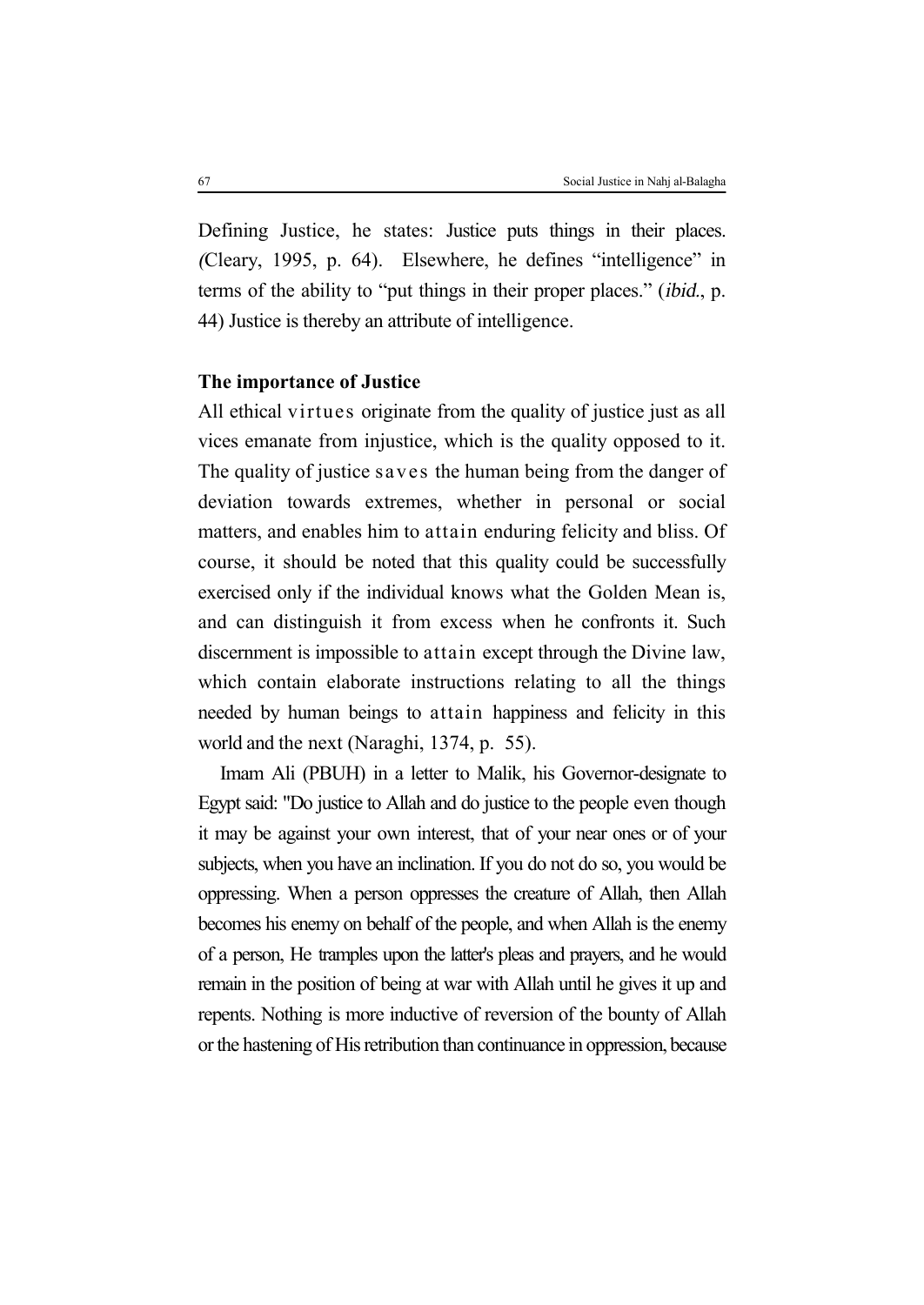Allah hears the prayers of the oppressed and is on the look out for the oppressors".

'The most coveted way for you should by that which is the most equitable for righteousness, the most universal by way of justice and the most comprehensive with regard to the agreement of the subjects, because the disagreement of the common people sweeps away the agreement of the chief ones. The disagreement of the chief ones can be disregarded in view of the agreement of the common people. No one among the subjects is more burdensome on the ruler during ease of life, less helpful in distress, more hateful of equitable treatment, more sticky in asking for favours, less thankful at the time of granting, less appreciative of reasons at the time of refusal and weaker in endurance at the time of hardships of life than these chiefs. It is the common people of the community who are the pillars of religion, power of the Muslims and defense against the enemies. Your leanings should, therefore, be towards them and your inclination with them. (Letter No. 53; Nahjul Balagha, 1981,, p.531.)

"The most judicious way to deal with people is justice, a most central hunger of mankind. People have given their life and link and liberty for this. But it must be tempered with respect for truth, to get to it must forever remain an object of dispassionate inquiry and belief'' (Letter No.53)

#### **Justice" as one of the four pillars of faith**

l

In a key passage among his Sayings, Imam 'Ali includes "justice" as one of the four pillars of "faith" 2 . In that passage, he discusses the basis of "justice" in the following terms:

<sup>2.</sup> The four pillars of faith are patience, certitude, justice and struggle.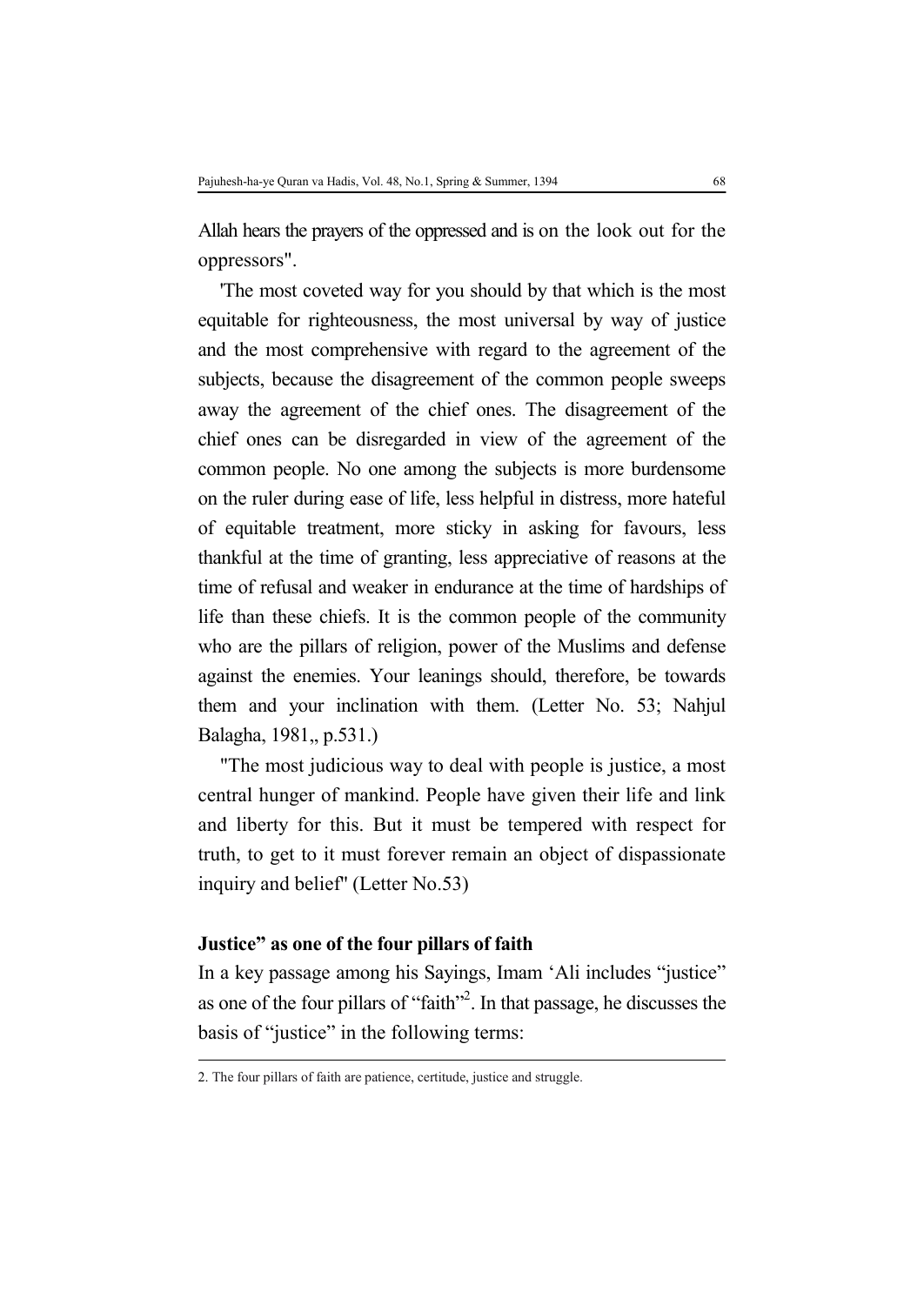Justice is also based on four disciplines: Immersion in understanding, penetration of knowledge, brightness in judgment and firm establishment of thoughtfulness. For one who understands knows with penetrating knowledge, and one who knows with penetrating knowledge proceeds judiciously from the start. And one who is thoughtful has not been negligent of his trust and lives a benign life among the people. (Cleary, 1995, p. 66 and 67; Saying No. 31 from the Collected Sayings of the Imam included in the *Nahj al-Balagha* )

According to Imam 'Ali, "Justice puts things in their places", and therefore the proper placement of oneself in relation to God is an essential requirement for the accomplishment of Justice. In one passage, Imam 'Ali notes: For those who put in order what is between them and God, God will put in order what is between them and other people. And for those who put in order their task for the Hereafter, God puts in order their business in this world. And those who have caution from themselves have protection from God. Cleary, 1995, p. 71).

## **Various kinds of Justice**

Justice is of three kinds:

1. The justice between the human being and God; that is, the penalties and rewards that God bestows on man in relation to his acts and deeds. In other words, for whatever acts he commits, good or evil, God gives an appropriate reward or punishment him. If it were otherwise, it would imply injustice and violation of rights on God's behalf and unfair treatment of His creaturescharacteristics that God does not have.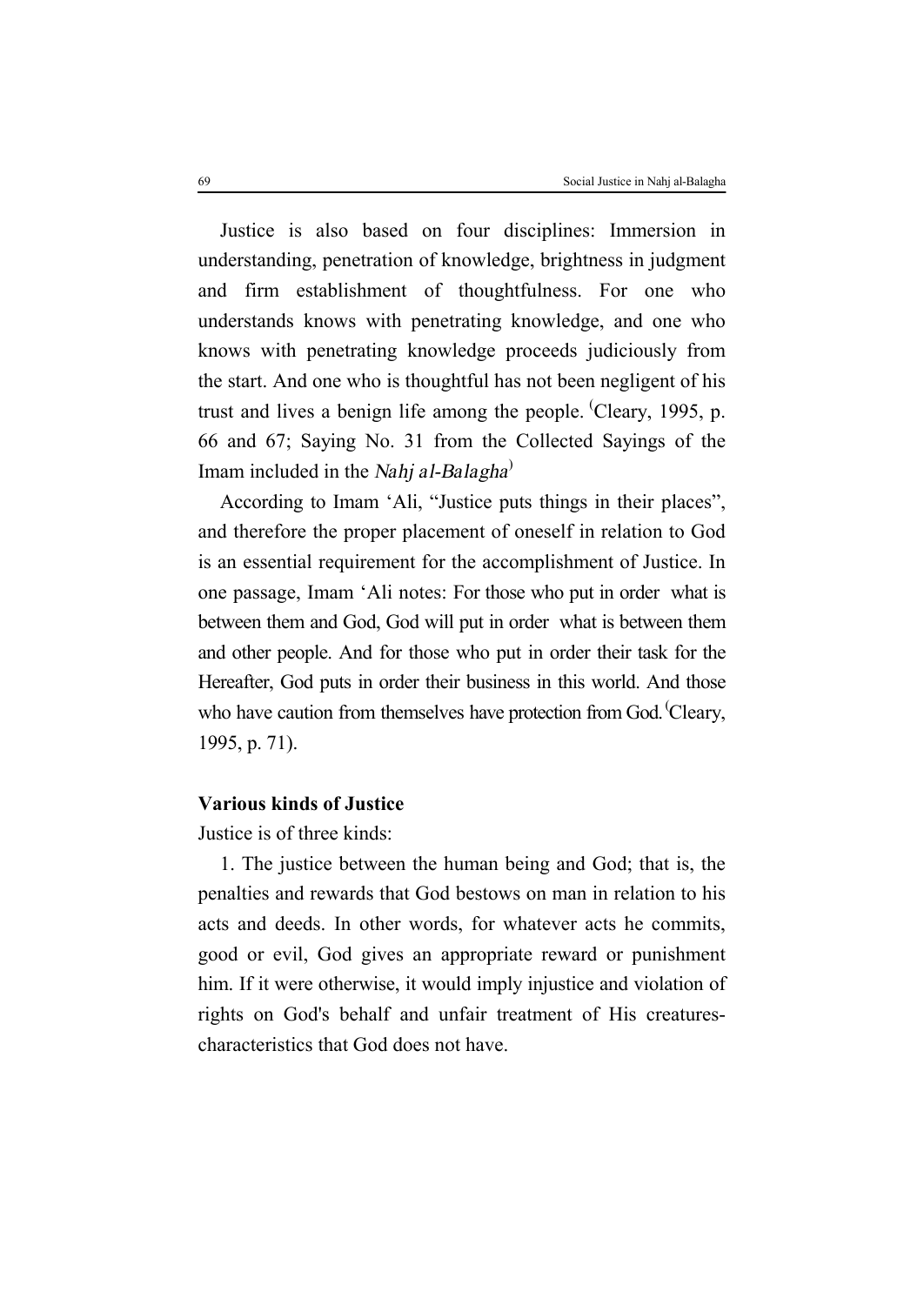*2.* Justice between the living and the dead. This is the kind of justice that commands that the living should remember the dead with kindness, pay their debts, act according to their wills, pray for them, give alms seeking their forgiveness from God, and perform charitable acts in their memory.

3. The justice amongst human beings: which means that everyone must honour individual and social rights of others and act according to the sacred laws of Islam. This is called social justice. (Elmi, 2004, pp. 92-93)

### **Social Justice**

Social justice is one of the most important aspects of justice in Islam. "Social justice means giving each individual what he/she deserves in the distribution of financial benefits in the society, and providing equally for basic needs. It is also the egalitarianism in opportunities, i.e. each person has a chance to climb up the social ladder" (Zubairu, *2011, p.<sup>197</sup>*). Social justice is critical for the development of a moral and justice society, and for this reason is greatly emphasized in Islam, as evidenced by the verses of the Holy Quran (for instance See: *an-Nisa: <sup>58</sup> and al-Ma idah: 9).*

We can argue that the Islamic notion of social justice is all embracing: it takes account of the material as well as the spiritual dimensions of man's well-being. The following principles can be enumerated as the foundations of the Islamic theory of social justice: absolute freedom of conscience; complete equality of all men; and *the* permanent mutual responsibility of society. The individual is the supreme example of social justice. The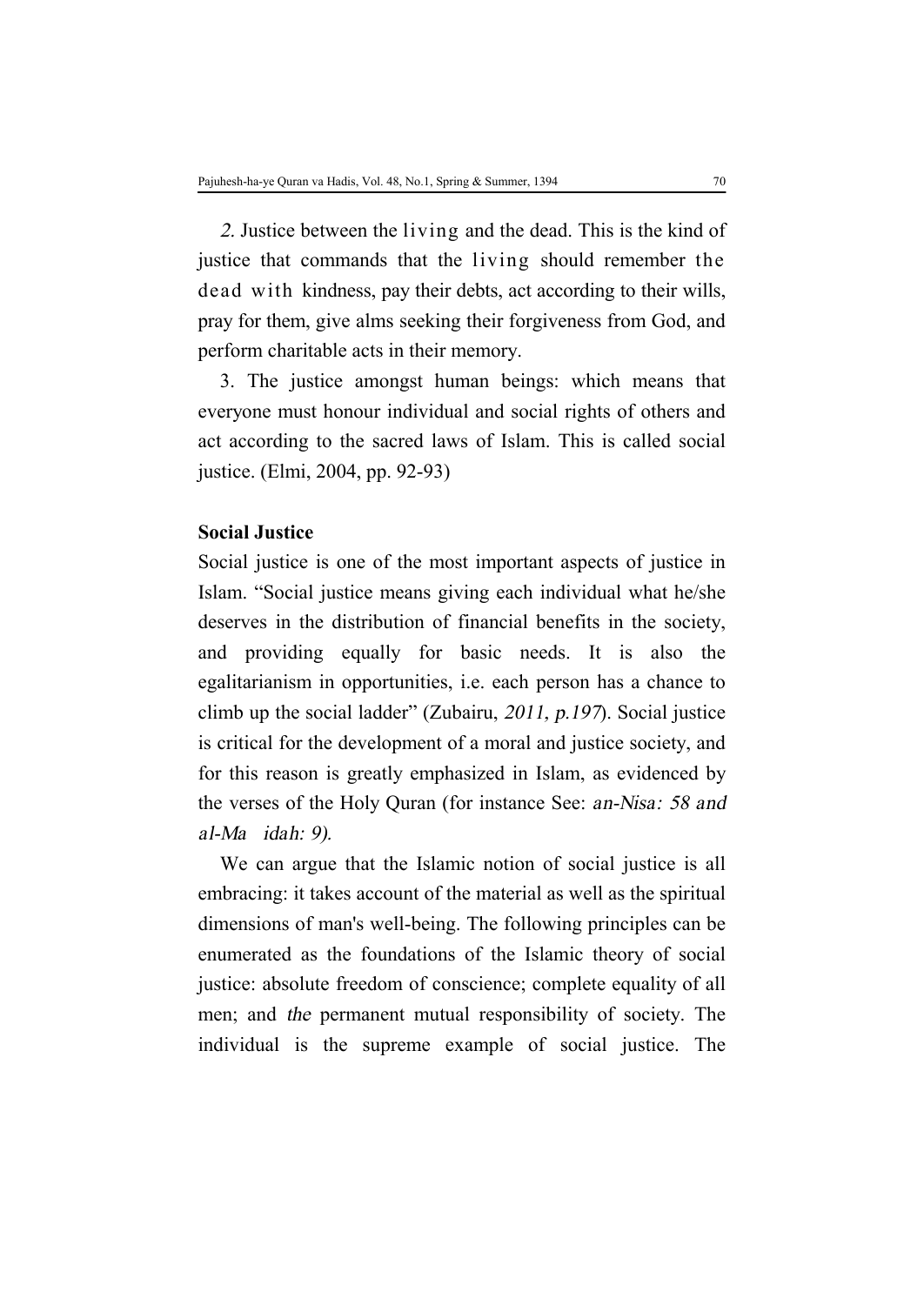individual, according to Islam, has to place his trust in Divine and not human authority; Divine authority is indivisible. Therefore, man has nothing to fear in this life; he should not allow anxiety to run his life; neither should he be sacred of transient matters in life. Yet, in spite of all this encouragement, there is an important aspect in man's life: the material need for food and shelter. According to Islam, "the empty belly cannot appreciate high-sounding phrases. Or else he is compelled to ask for charity, and all his self-esteem leaves him lost, forever." (Qutb, *1953*, p.19.) Therefore, social justice cannot prevail in a society if the material foundations of society are not sound and if the minority exploits the majority. One way then of insuring the material well-being of the members of society is through mutual responsibility. The individual must care about the community, which should, in turn, be responsible for feeding the poor and destitute members. That is why, Islam has instituted the *zakat* as an individual as well as a social responsibility in order to combat poverty. (The Oxford Encyclopedia of the Modern Islamic World. Vol.2. p. 394) Although Islam respects the individual property, justice is not always concerned to serve the interests of the individual. The individual is in a way steward of property on behalf of society. And therefore, property in the widest sense is a right, which can belong only to society, which in turn receives it as a trust from God who is the only true owner of anything. Thus, although the individual has the right to possess property, the community's interest is supreme. According to Qur'anic statement, the wealth in the society is like the blood in the body (59:7). As the blood must flow throughout the body,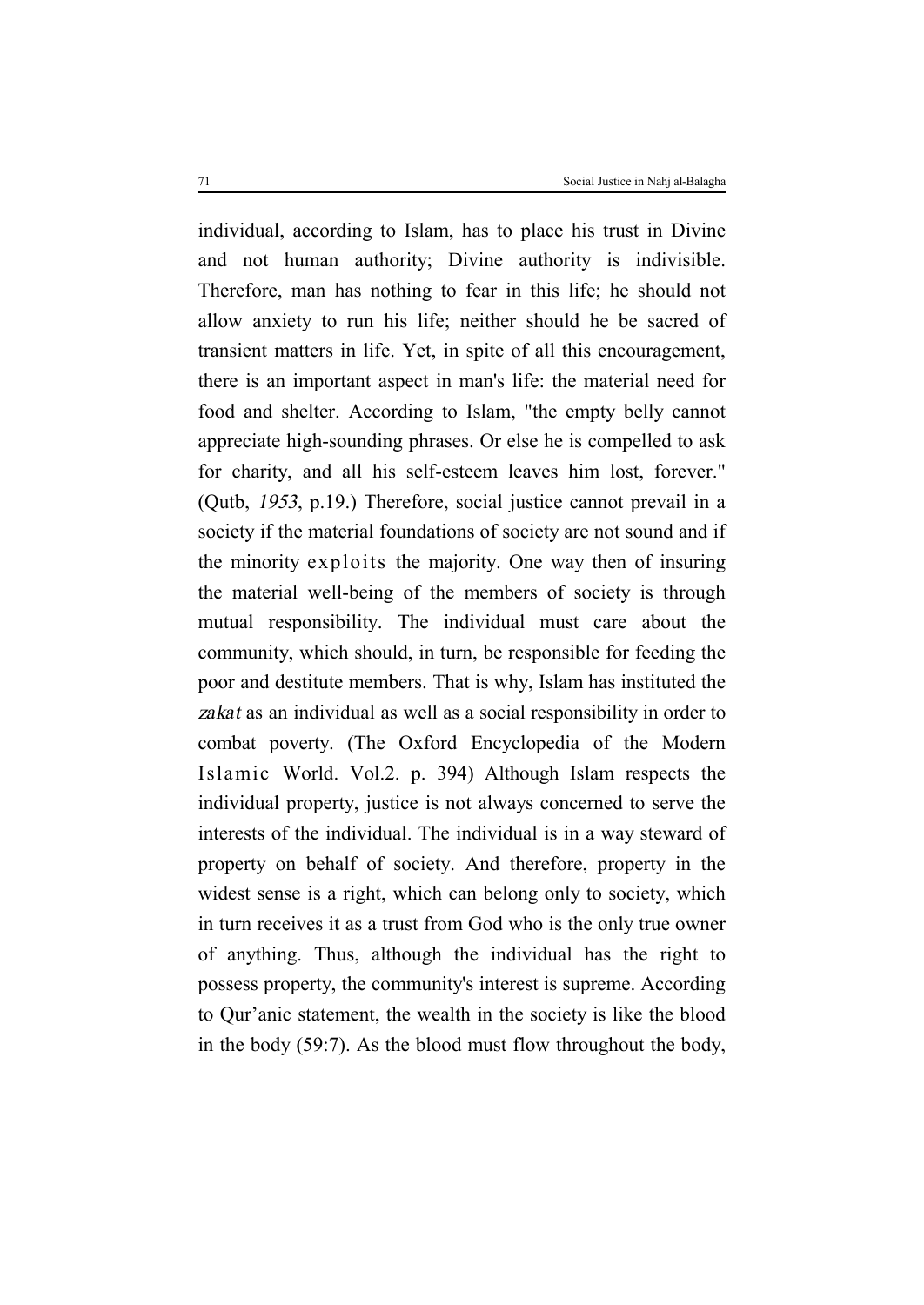so the wealth must flow throughout the society. Communal property is a distinguishing mark of Islam, and therefore communal wealth "cannot be restricted to individuals, a wealth of which the Messenger enumerated three aspects, water, herbage, and fire." (Qutb, *1953*, p. 109) One honest way of gaining money is through work. Therefore, Islam is against monopoly, usury, corruption, wastefulness, and dishonest commercial practices. *Above all* Islam stands against luxury-loving people. Luxury is both an individual as well as a social disease.

The Islamic image of social justice contains two general principles; each one of them has its own lines and peculiarity. The first of them is the principle of general mutual responsibility; the other is the principle of social balance. Just social values are realized within the Islamic concept of mutual responsibility and balance, and it is in them that the Islamic ideal of social justice is found... The steps which Islam took in the course of creating the most excellent human society during its glorious historical experiment, were plain and clear with regard to its concern for the principal component of its economy.' (Sadr, 1981, pp. 34-35.)

Justice, therefore, demands that we have to be honest not only to our own selves, but also with everyone else, our enemies and friends alike. In fact, all those around us deserve justice.

The Verses of the holy Qur'an (4: 135; 11: 3; 28: 77) command mankind to be generous and just, for "Allah loveth not corruptors". Imam Ali said: "Blessed be he who humbles himself, whose livelihood is pure, whose habits are virtuous, who spends his savings (in the name of Allah), who prevents his tongue from speaking rot, who keeps people safe from his evil,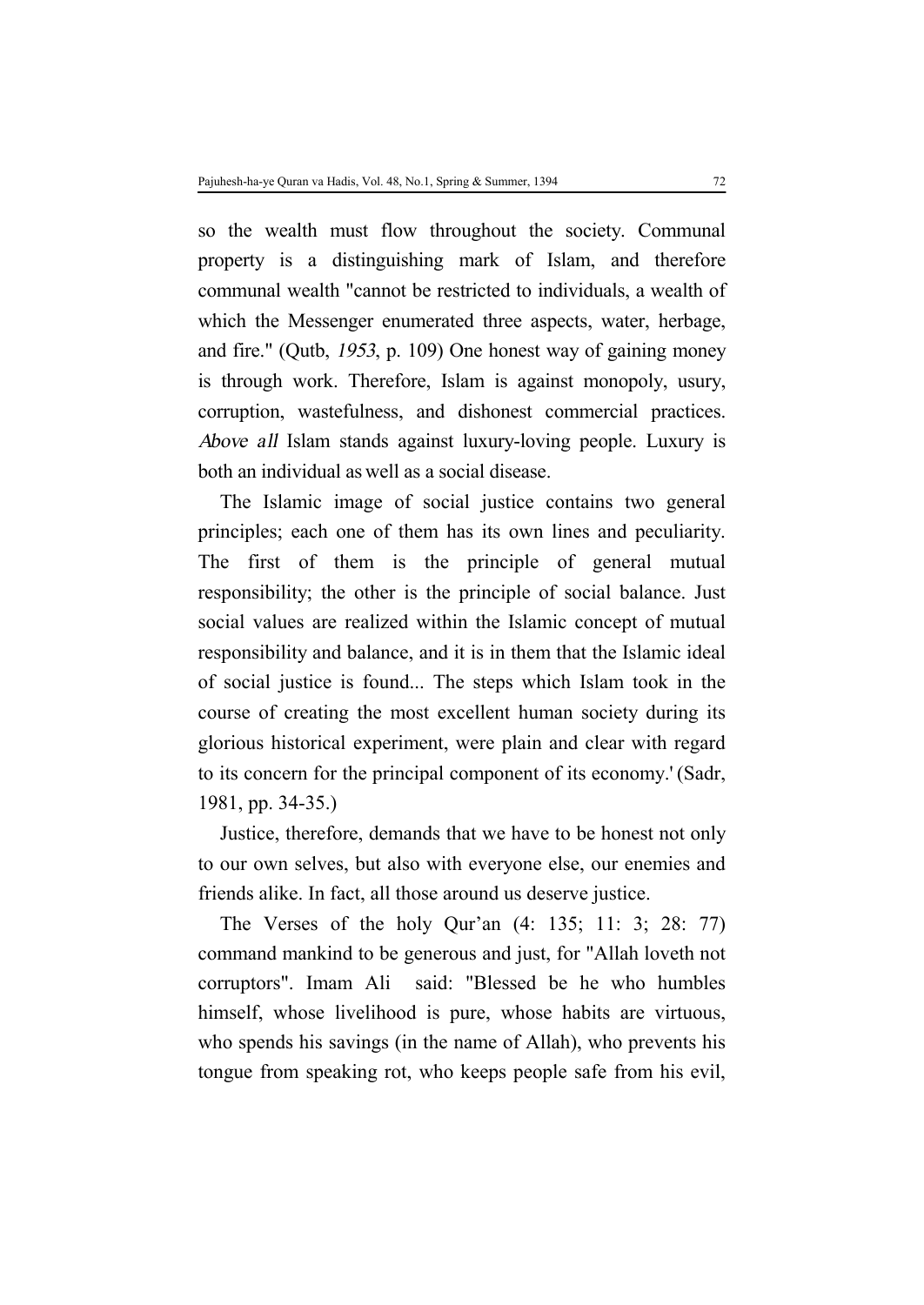who is pleased with the (Prophet's) Sunnah and who keeps himself away from innovation (in religion)." (Nahjul Balagha, Saying No. 122)

Further, describing the fate of such persons, he said:

"O creatures of Allah! Remember that those fearing Him and pious ones passed away from this world after having led a respectable and fruitful life, and they are going to be well rewarded in the next world (when compared with worldly people, they enjoyed equal opportunities of gathering fruits of this world and utilize them to the best of their abilities, and at the same time (they) kept away from all wicked and vicious ways of life). They did not jeopardize their salvation like worldly minded persons. They led a more contended, more respectable and happier life than those who lived wickedly."

They enjoyed the fruits of their labor and had more gratifying sober and healthy experiences of the pleasure of life than the rich and the wicked wealthy. They regaled and enjoyed the pleasure, the facilities and the bliss of this world as much as tyrants and vicious people desired to enjoy. Yet, upon leaving this world, they carried with them all that which will be of true use to them in the next world. While living in this world, they enjoyed the happiness of relinquishing its evil ways. They made themselves sure that in the life to come they will be recipients of His Grace and Blessings; their requests will not be turned down, and the favours reserved for them in Heaven, will not be lessened or reduced. (Nahj al- Balagha, 1981, letter 27) We can to say that after the Prophet Mohamed, Imam Ali was the best example to great morals and ethics, including justice.

Some well-wishers of Imam Ali approached him and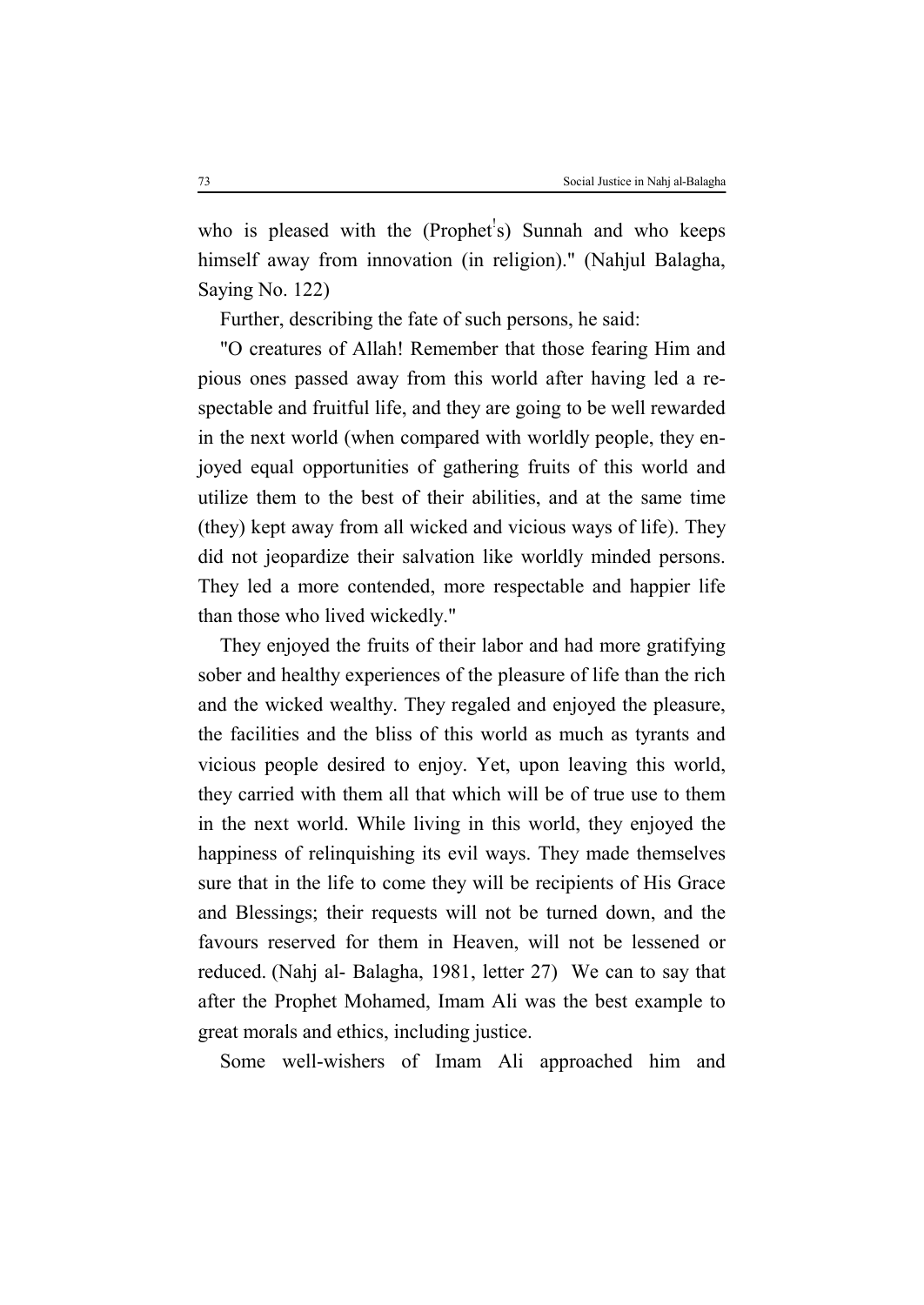suggested to him to show special favours to the leading heads of the tribe of Quraysh and other influential people by granting them higher share for unless he gave preferential treatment to them as against the slaves and the non-Arabs he would not be able to gain their support and they would rebel against him and would go towards Mu'awiya's side.

Imam Ali said: "Should I spend the wealth and property of the Public Treasury in bribing the people in return for gaining their support? The fact is that if I gain the support of someone through money he will turn against me if he is offered a higher amount from the other party. Therefore, we should always safeguard the principle of justice and never think of attracting the people either through money or intimidation and threats. I shall never do that no matter if someone remains with me or goes against me". This was the method adopted by the Holy Imam. He was not prepared to gain the favor of the people by doing the least injustice. (Biharul Anwar, vol. XVI, p. 108)

Imam Ali used to instruct the tax-collector thus: "In whatever zone you go, you should arrange your stay near the bank of a river but do not stay with anyone in any event because your becoming his guest will influence your official duty to collect the tax". (See. Letter 25)

### **Elements of Social Justice of Islam**

Social justice according to Islamic conception includes several elements, that the most important of them are as follows: (1) *The dignity of the human being and the importance of the community, (2)* equality and equitable distribution of wealth, (3) standing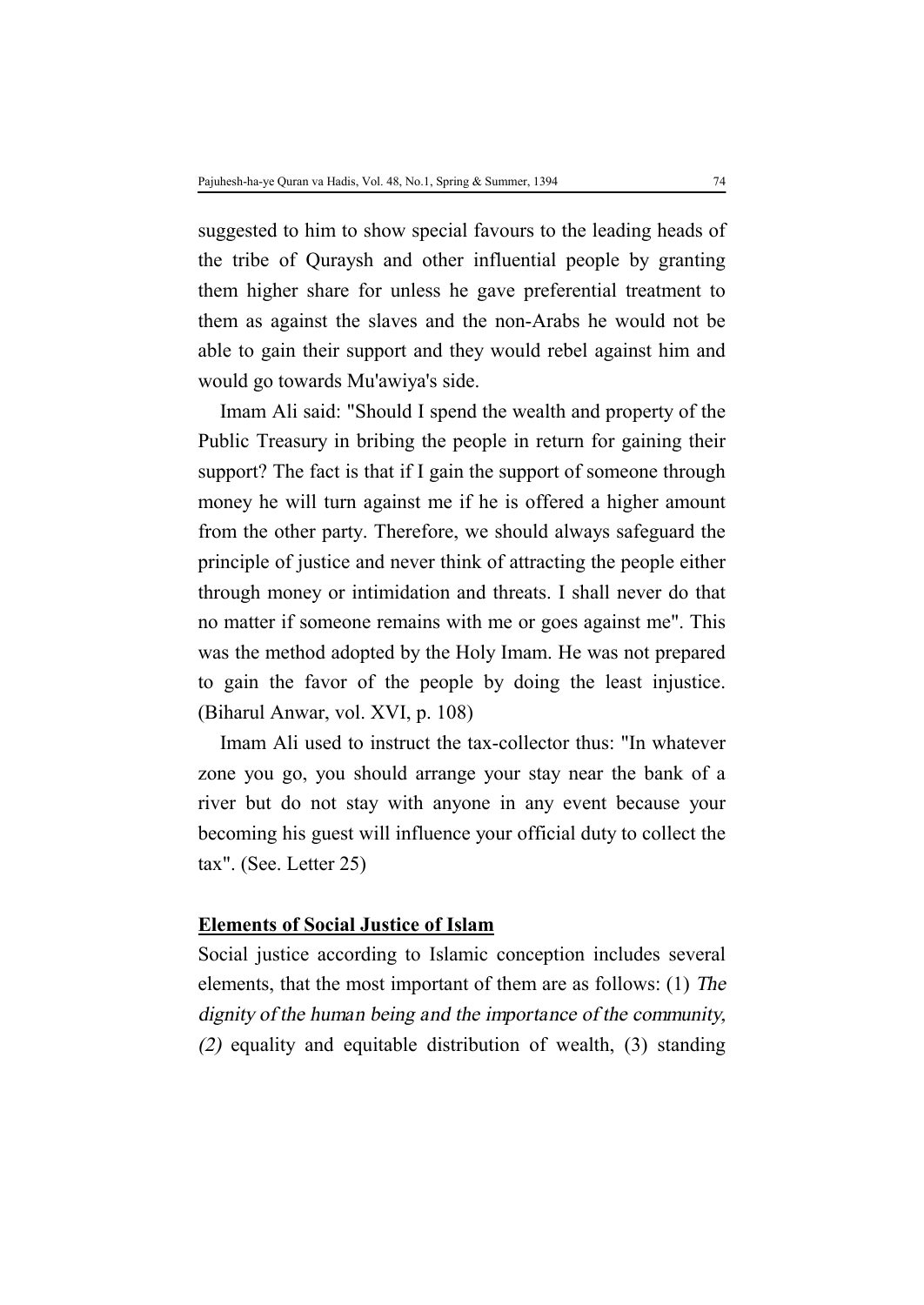against oppression and protection of the weak against the strong, (4) provision of social security and (5) observation of man's social rights. All these elements have been dealt with in detail at proper places in this book. Let us briefly discuss them here.

# *(1)The dignity of the human being and the importance of the community*

Two more concepts in Islamic teachings relate to the overarching theme of Islamic justice: the concept of human dignity and the concept of the community of believers, or the *ummah*. Islam recognizes specific rights that are due to all, such as the right to life, equality, freedom, expression and justice. In Islam, the individual is regarded as the most important unit of the cosmos because humans are the only creatures on earth that God endowed with a mind and therefore the only creatures susceptible to the choice of Islam. Mankind is God's deputy on earth. Islam declares man to be the heir and successor of Allah (3:30). Obviously, Allah's successor cannot be an abject or a weak entity. This succession is the highest and loftiest evidence of men's glory and stature. The holy Quran declares that man has been granted special divine favors by bestowing on him nobility and superiority. It says: *"And surely We have honored the children of Adam, and We carry them in the land and the sea, and We have given them of the good things, and We have made them to excel by mi appropriate excellence over most of those whom We have carried." (17: 70)*

At another place the Prophet (S.A.) is said to have addressed people as the members of Allah's family. A tradition of Prophet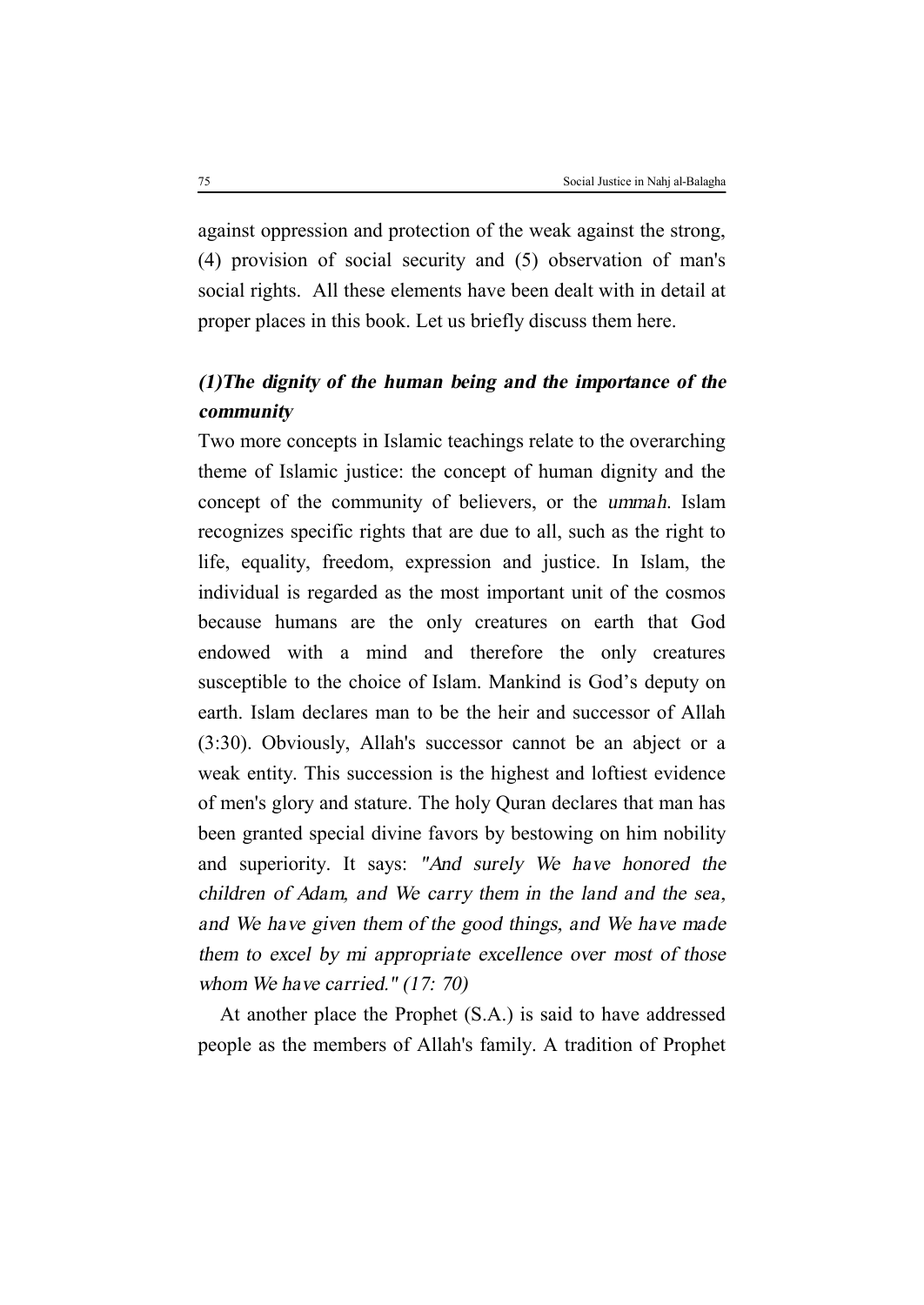says: "All men are members of Allah's family." Allah loves most he who is most helpful to others."( Al-Suyuti, 1401, vol. 2 p. 268) The word *"nas"* or "people'' is the most comprehensive and the widest term inclusive whether Muslims or otherwise and irrespective of race, language, creed or faith. A school of thought, which recognizes human beings as the successor of Allah *and member of his family would provide him with the best rights and privileges and the highest status.* 

Human dignity is the outcome of a just society and just law. Respect for one another is a vital theme of justice in the Sharia. A human being is to be treated with the respect due to God's greatest creation and the viceroy of God himself on Earth. Thus the, principle of equality – that all should be treated with equal respect, despite differences such as race, wealth, class, and gender – emerges under the concept of dignity. As Imam Ali about human dignity says:"The Learned is he who knows his worth. It is enough for a man to remain ignorant if he knows not his worth." (Sermon 103)

### *(2)* **Equality and equitable distribution of wealth**

Justice fundamentally requires us to treat people as equals. The equality of all human beings is stressed both in the scripture and the tradition, (Qur'an, 49:9) and has always been seen as an undeniable principle in Islamic law, throughout the history of Islam. All human beings are equal before the law, regardless of their sex, color, or nationality. (Qur'an, 4:1; 15:45-47; 26:106; 66:21, 50:13; 59:10; 33:5.) The only sources of distinction among them are virtue and knowledge (Qur'an, 49:13; 4:123-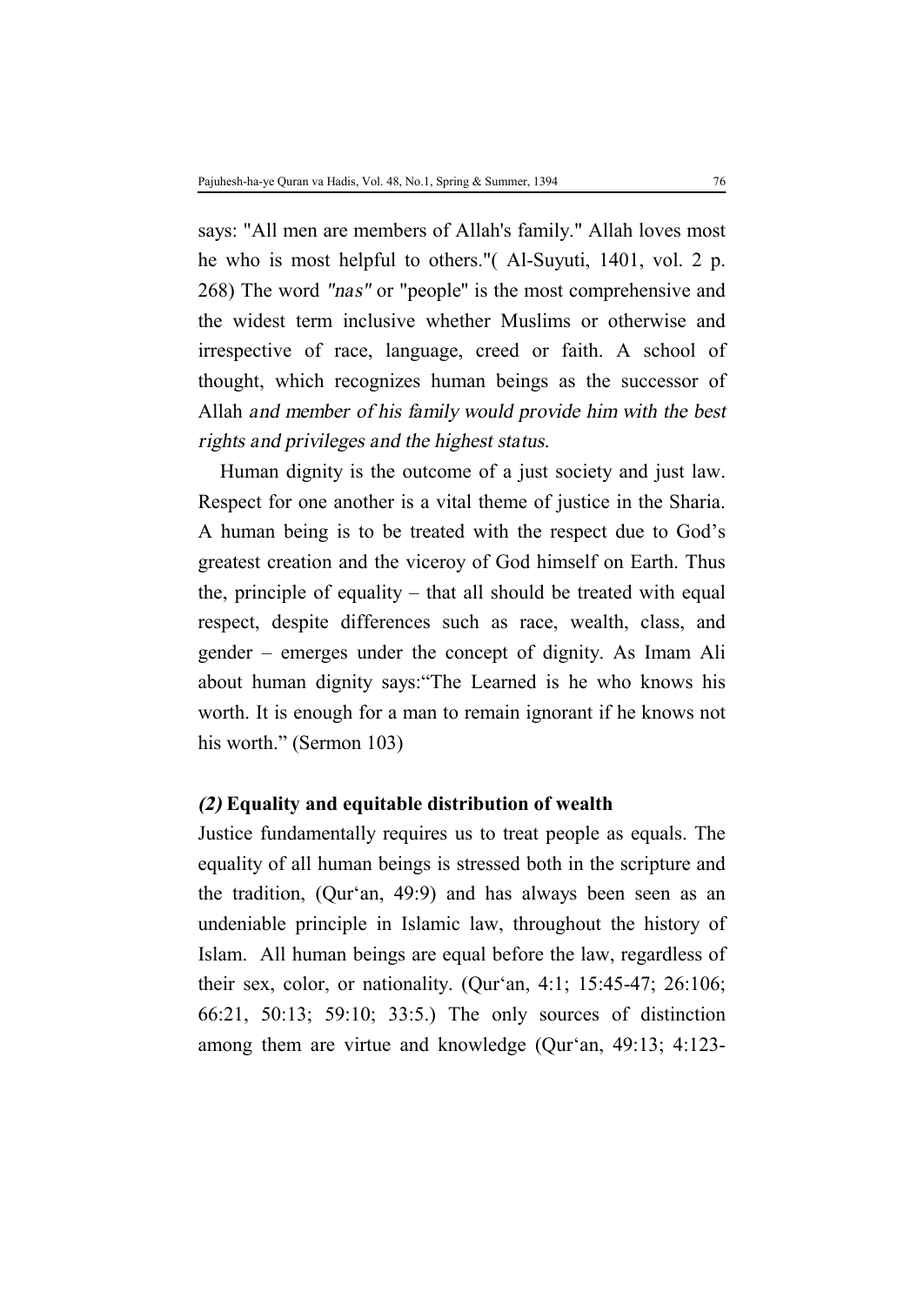124). Muhammad (Pbuh) is reported to have said: "0 man! God hath taken away from you the arrogance of heathen days and the ancient pride in ancestry; an Arab hath no other precedence over a barbarian [non-Arab] than by virtue of the fear of God; ye are all the progeny of Adam and Adam himself is of earth." (Browne, 1902, I, 213) In Tradition, the second source of Islamic law, the Prophet said, "People are all equal as the teeth of a comb."(Al-Sarakhsi, 1406 H., vol. 5, p.23)

Justice requires if a rule is applied to everyone, it must be applied equally to everyone: two people who commit the same crime deserve the] same punishment, and so on. (Al-Kulayni, 1367, p. 292; Tusi, 1365, p. 146) If people are to be treated as equals, they should be made as equal as possible in resources, or welfare, or opportunity for welfare, or capacities, or something else again.

All human beings are alike, so they have nobility which should not be degraded. Every individual has specific sanctity which must not be violated by others. "0 ye who have believed, let not one people mock another... "(Qur'an, 49:11) "Do not spy into one another's affairs, and do not indulge in backbiting against one another."(Qur'an, 49:12)

Regarding the equality of human beings, Imam Ali says, "Habituate your heart to mercy for the subjects and to affection and kindness for them. Do not stand over them like greedy beasts who feel it is enough to devour them, since they are of two kinds, either your brother in religion or one like you in creation." (Letter 53)

Another example of equality under the law was the case of a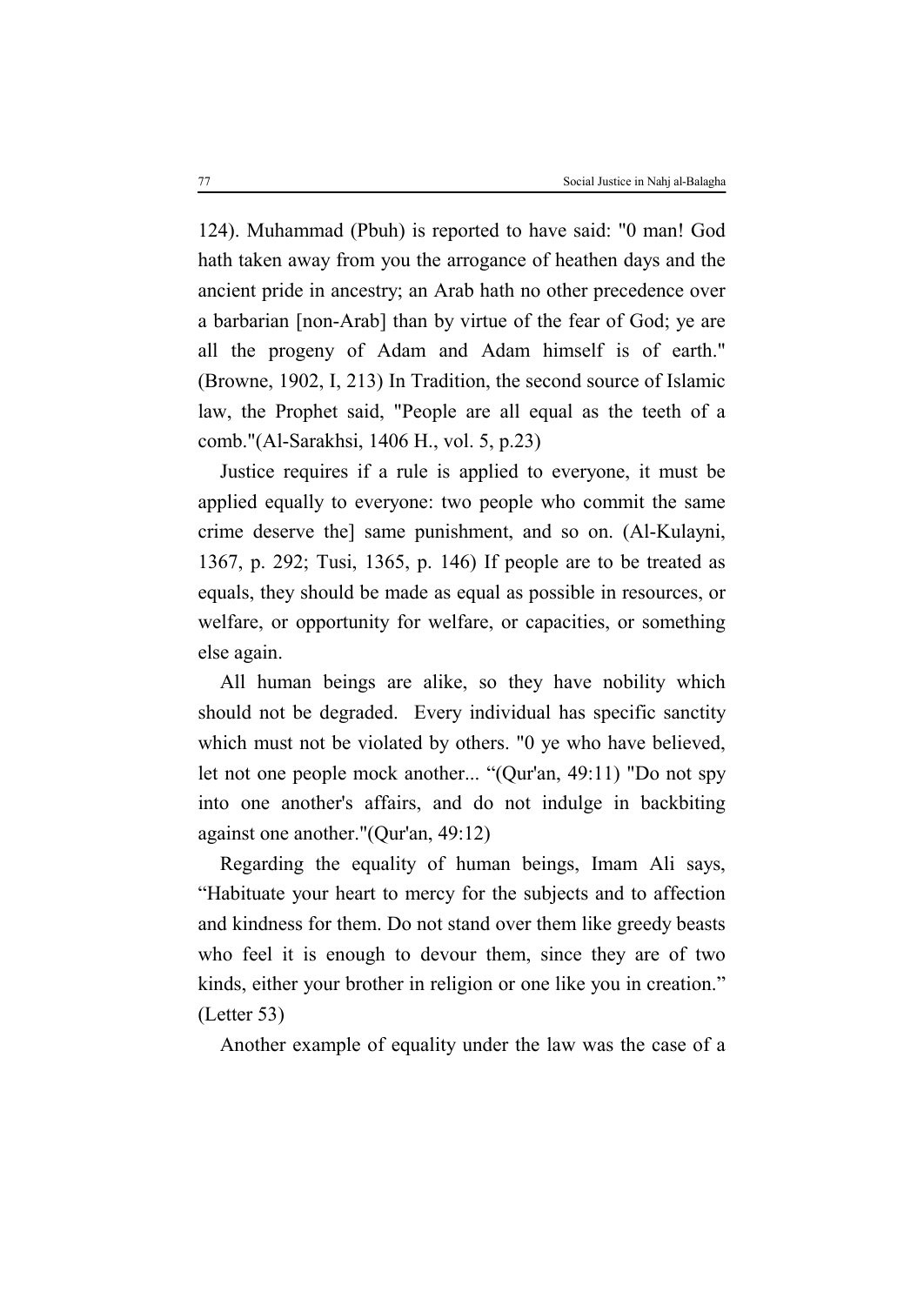man who brought suit against 'Ali ibn Abi-Talib, the fourth Caliph. The Caliph obliged by appearing in court and sitting with his opponent in front of the judge. The case was ruled in favor of the man and against the Caliph of all Muslims.

Furthermore, Imam Ali says: "Unjustifiable and undeserving donations may enhance the status of a man among his worldly surroundings but he is sadly humiliated in the eyes of Allah. One who spends his wealth in evil ways and on wrong persons, is deprived, by the Lord, of the gratitude of those over whom he had spent; these undeserving beneficiaries usually turn against him and at the time of distress and need he finds them as his worst enemies, censuring his actions and blaming him for his lavish grants". (Sermon 129)

# **(3) Standing against oppression and protection of the weak against the strong**

One of the manifestations of human dignity and honor in Islam is evident in its standing against oppression. Not only does Islam consider tyranny and oppression as a great contempt to humanity and does not tolerate it, but also considers toleration of tyranny as banned and toleration of cruelly as an insult to the status of mankind (2:270; 3:191: 5:72)

"... See then what the end of the unjust was," (10:39)

In this regard, Imam Ali says: "Be an enemy of the oppressor and helper of the oppressed."(Letter 47)

Because oppression is very dangerous and has evil consequences, Allah has forbidden men to cooperate with the iniquitous or to associate with them. He has said: "And do not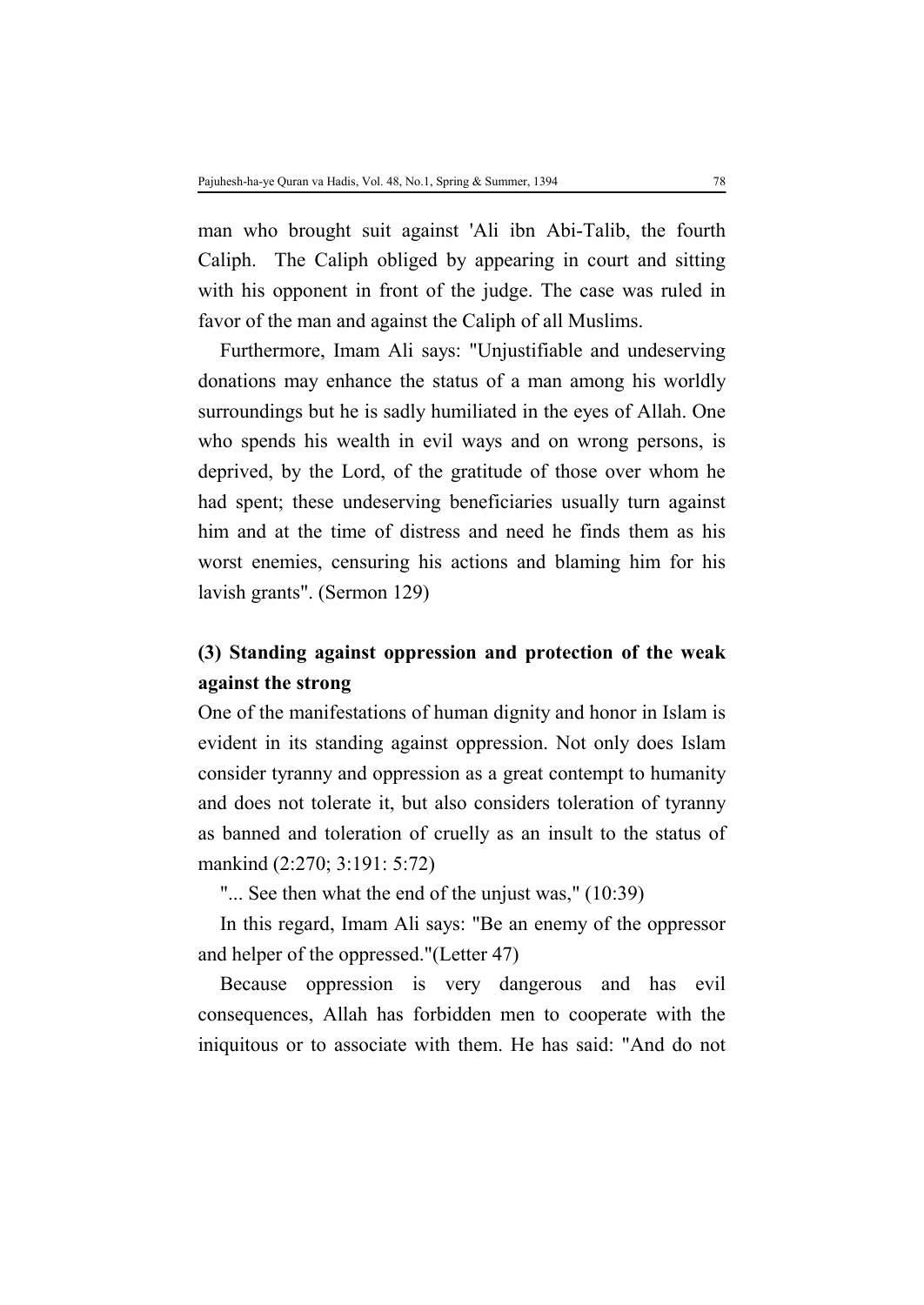incline towards those who are unjust, lest the fire touches you, and you have no guardians besides Allah, then you shall not be helped" (11:113).

Islam pays special attention lo weaker sections of society, for stronger sections not only gel what is rightfully their due, but also grab what belongs to weaker sections. Islamic law has taken of all (he weaker sections of society; and has entitled them to claim their rights from the rulers and Upper classes. In a way Islam does not recognize any upper classes and is opposed to amassing of property and hoarding riches unproportionate to one's work and Labor.

"O yon who believe! Most surely many of the learned persons and the monks eat away the properly of men falsely, and turn (them) from Allah's way: and (as for) those who hoard up gold and silver and do not spend it in Allah's way, announce so them a painful chastisement ..." (9:34-35)

Imam Ali says that he often heard the Prophet (S.A.) saying: "That a nation or a government cannot achieve salvation where the right of depressed, destitute and suppressed are not guarded and where mighty and powerful persons are not forced to accede the rights." (Nahjul balaghah, trans. Jafery, p. 256. )

With a view to prevent any possibility of oppression and exploitation, he prohibits giving of lands on permanent lease with all proprietary and ownership rights (jaagirs) and water supply and other sources of public utility to anybody, because such possessions will enable privileged persons to oppress others and derive undue benefits.( Ibid, p. 257.)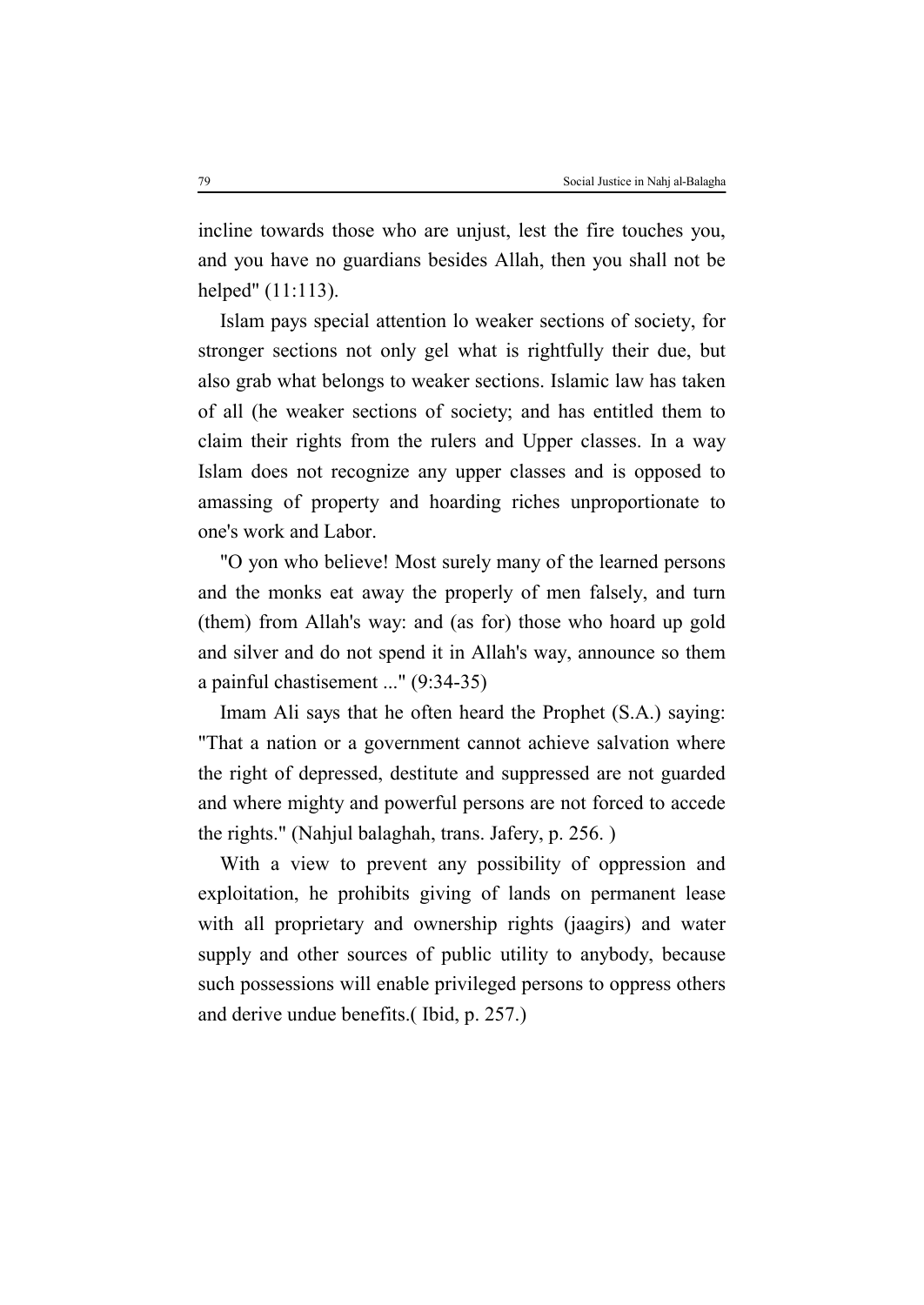### **(4) Provision of social security**

Islamic economic system guarantees basic human needs to all the citizens of the Islamic state. Islam enjoins upon the well-todo to fulfil the needs of the poor and the destitute. According to Al-Quran, the poor and the needy have share in the wealth of the rich. The Quran says: And in whose wealth there is a right acknowledged for the poor beggar and the destitute"-(70: 24-25).

To the question as to how much wealth should be spent by the rich for the cause of the poor, the Qur'an replies: "... And they ask thee how much they are to spend; say: "What is beyond your needs"-(2:219). Thus the revealed book of Islam expects from the rich to spend all their surplus wealth for their poor brothers if the circumstances so demand. Abu Zarr Ghaffari, a close companion of the Prophet, who is considered a great champion of the cause of social justice, holds the view that it is unlawful to keep any surplus wealth after meeting one's personal needs and so the same must be spent on satisfying the needs of the deprived of members of the Muslim Ummah (community). In his view, so long as there is even one poor person who is unable to meet his basic needs of life, surplus wealth of the rich must be collected by the state and spent on poor. It is reported that he was expelled from Syria by Governor Muawwiya for preaching such views and later on even caliph Usman asked him to stop propagating such views or to leave Madinah and he preferred the latter option.

According to some Muslim jurists, the Islamic state should provide social security cover to all its citizens and undertake especially to provide basic necessities of life to all those poor, destitute, deprived of, disabled and unemployed citizens who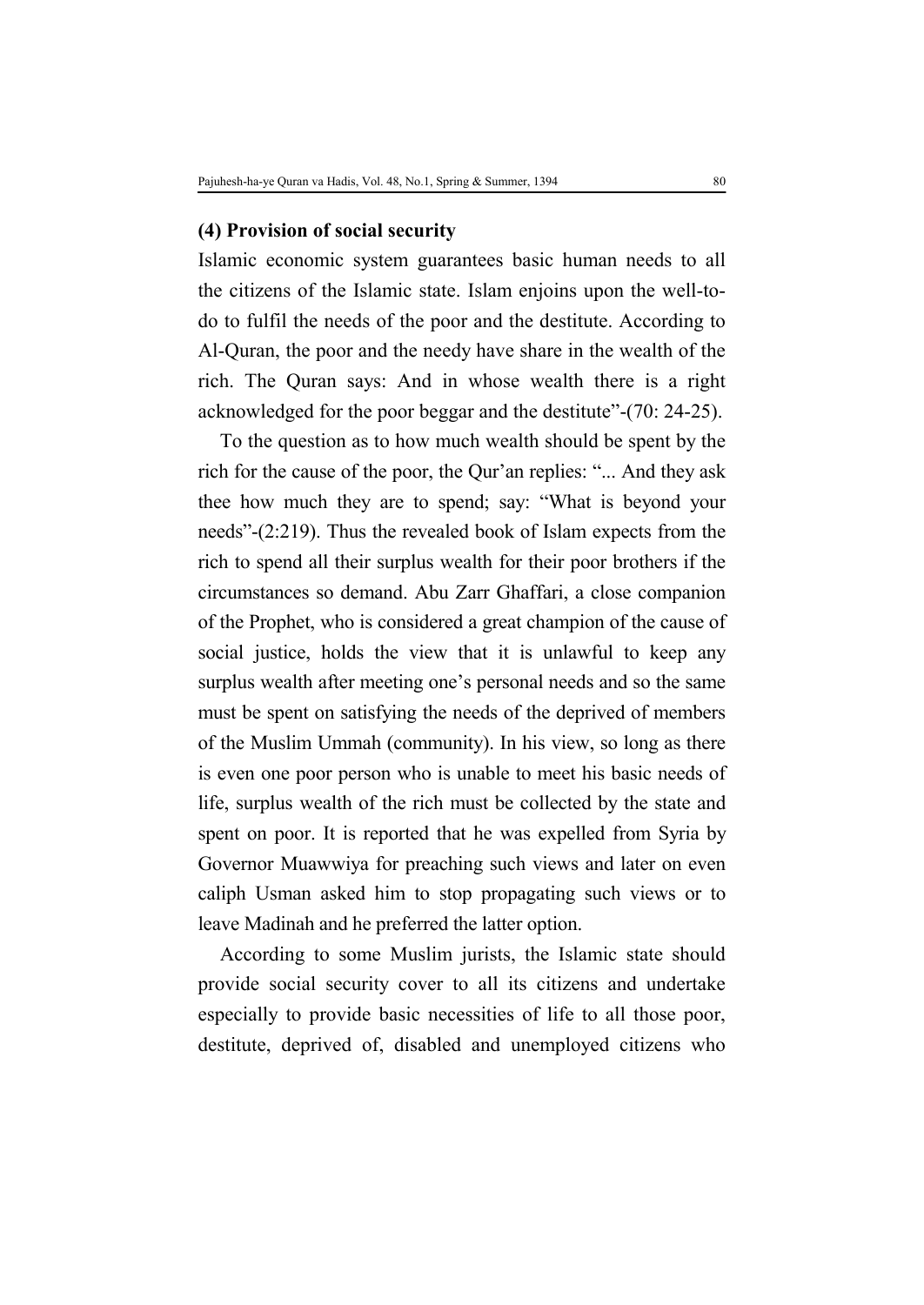themselves are not able to provide for them and their families. If the Islamic state fails to do so it has no right to demand allegiance from its citizens. Regarding the provision of social security, Imam Ali says:

"Treat the people with respect. Be kind and considerate with them. Meet them cheerfully. Be fair, just and impartial in your dealings so that even the influential persons may not dare take undue advantage of your leniency and the commoners and the poor people may not be disappointed in your justice and fair dealings". (Letter 27)

In one of his sermons, Imam Ali says that as a caliph and ruler, he promises safety and security for life, property, honour, social status and religious freedom to non-Muslims, and that they should not be mal-treated and looked down upon. He told that as long as they do not try to betray and injure the cause of the state of Islam, they should not be molested, and should be allowed to practise their religion and trade, freely and openly. (Nahjul Balagha and the Inter-Religious Understanding, 1997, p. 174)

## (5) **Observation of Man's Social Rights**

It is clear and definite that man does not have the ability to individually repulse harm and acquire advantage and to gain his prosperity, he reluctantly and naturally submits himself to social life. The social rights of individuals will often face a serious and perpetual danger. Islam has paid special attention to the maintenance of the social rights of human beings. Islam, through various statements, emphasizes on the observation of man's social rights: "And help one another in goodness and piety, and do not help one another in sin and aggression ..." (5:2)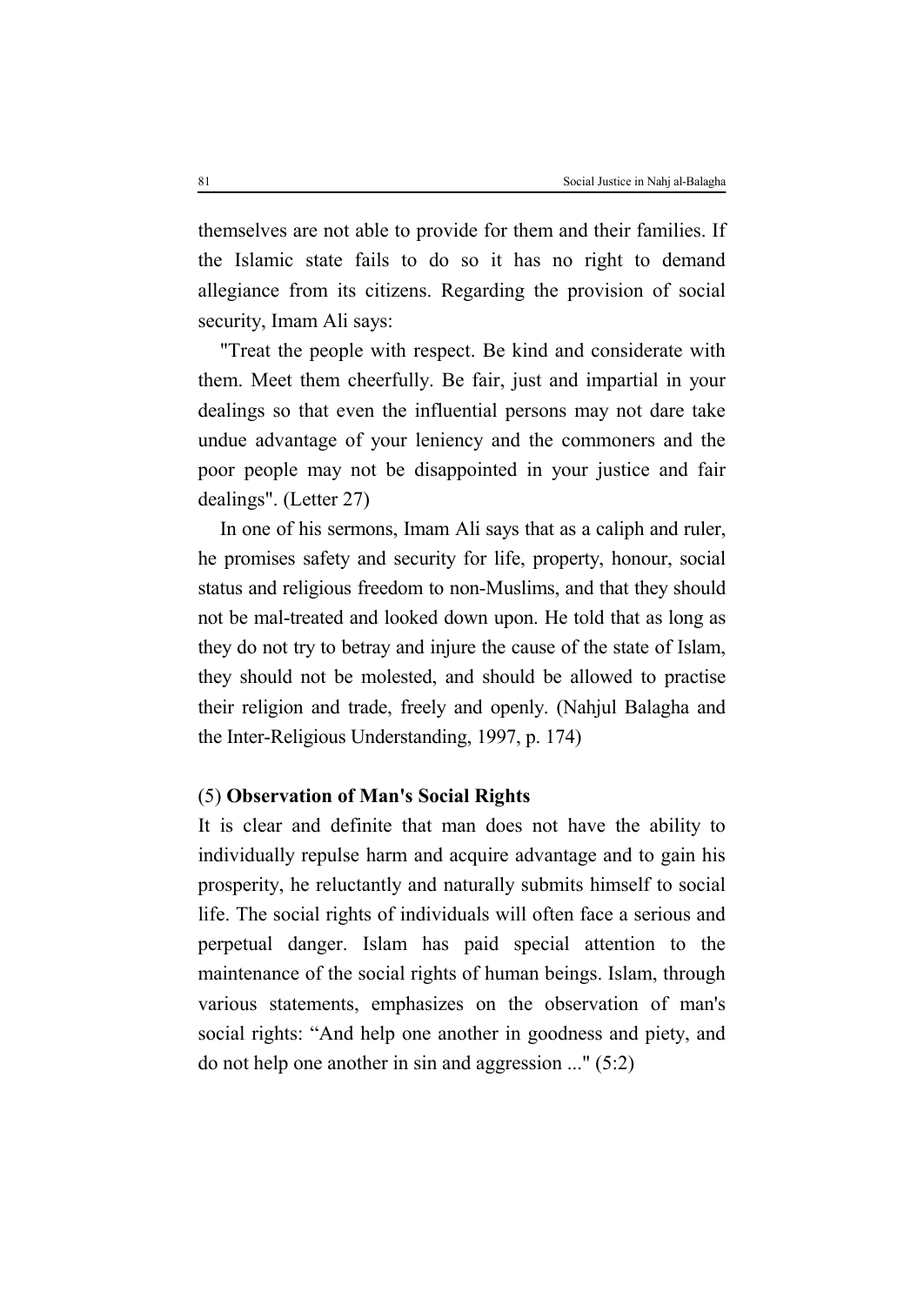Observing the rights of fellow men is surely considered as goodness and piety:"And as for him who tears lo stand in the presence of his lord and forbids the soul from low desires, then surely the garden that is- the abode." (79:40-41)

In the Quranic verse the ultimate objective of sending down the Divine Books has been introduced as a means to raise the people to conduct themselves with equality and justice (see: 17:24; 5:8; 42:15; 5:8; 6:153; 2: 190).

To strengthen the foundation of the observance of social rights, the Holy Qur'an has a valuable logic which consists of thinking of the brotherhood *of* the believers as stated in the following Quranic verse: "The believers are hut brethren ..." (49: 10). A brother does well to his brother, displays devotion and shows toleration and forgiveness, but he does not think of evil planning, doing injustice, and committing treason.

Imam Ali (A.S.), in a letter to Malik al-'Ashtar writes, *"Do justice for* Allah and *do justice towards the people, as against yourself, your near ones and those of your subjects for whom van have <sup>a</sup> liking, because if you do not do so you will he oppressive, and when <sup>a</sup> person oppresses the creatures of Allah then, instead of His creatures, Allah becomes* in *opponent… Allah hears the prayer of the oppressed and is on the look out for the oppressors; The way most coveted by yon should be that which is the most equitable for the right, the most universal by way of justice, "The most pleasant thing for the rulers is the establishment of justice in their areas and the manifestation of the love of their subjects." (*Letter 53*)*

If we go back to the wows of the spiritual leaders of Islam, we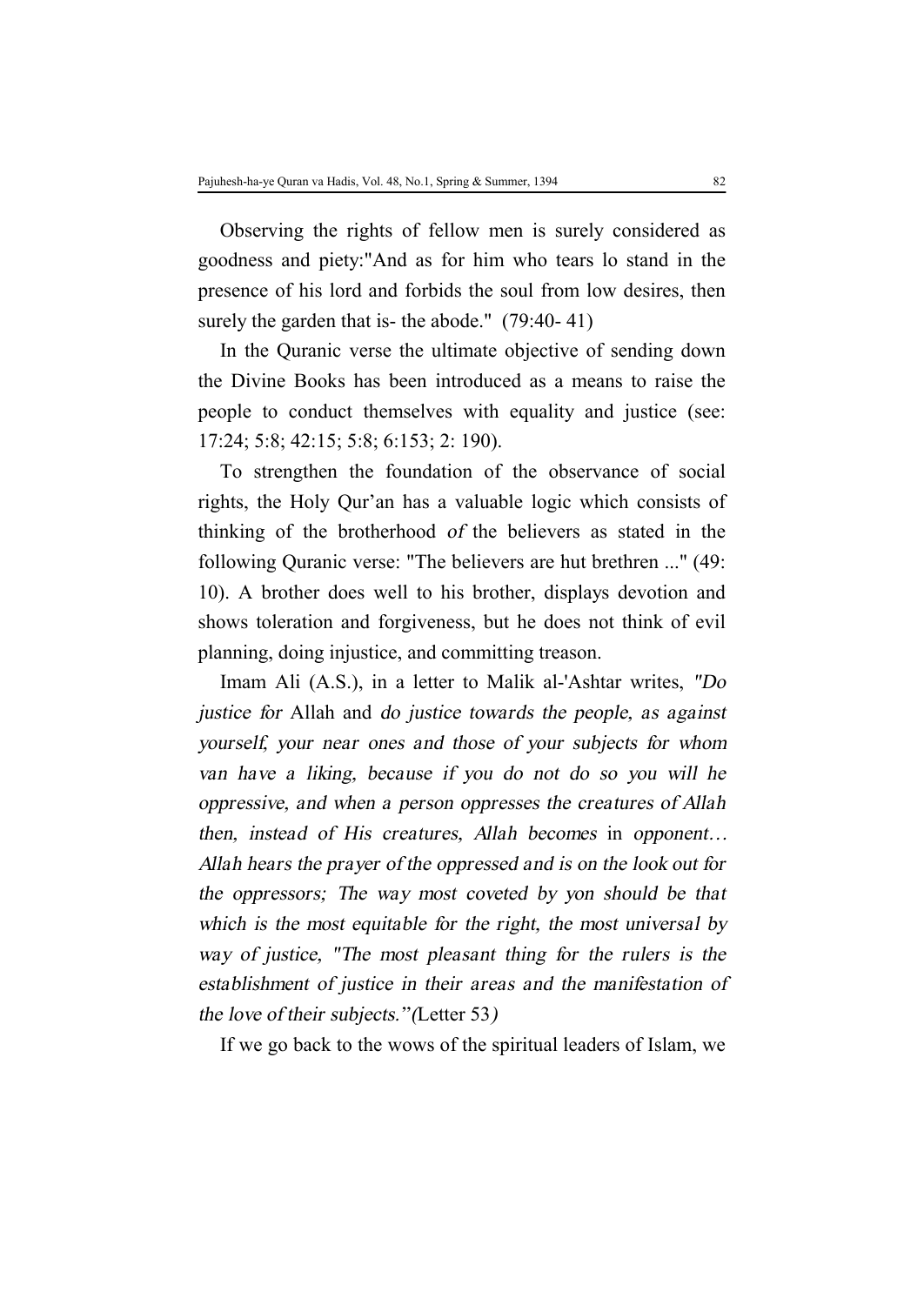may see how they disapproved all acts of injustice and rejected all theorizations that sought to deprive man of his rights. Amir al-Mu'minin's regard for judiciary and legal procedure made him to appear in the court of Qazi (Judge) Shurayh as a complainant. When the Qazi offered him a seat of honour, he reproached him for being discriminate. He accepted the judgment against him, though his claim right. The opposite party was a Christian, who was so impressed him 'Ali's submission to the court that he confessed he had no claim on disputed properly, and ... (Nahj al Balagha. trans, Jafery. introduction, p. 6.)

The pronouncement of Imam Ali on the importance of administering justice and of avoiding oppressive actions is very interesting. (Sermon, 228). In this very sermon the Holy Imam further says. "I bear Allah as my witness that I prefer to pass sleepless nights over the sharp thorns of prickly plants or to suffer from the worst form of injury and insult than to meet my Lord and the Holy Prophet on the Day of Judgement as a tyrant who has persecuted any person or as a usurper who has wrongfully seized the property of somebody else. Why should I tyrannize or exploit somebody to provide comfort and ease for my body which will shortly be destroyed and decayed and which will lie in the grave for a long period. By Allah, if all the seven continents with all that they contain are offered to me as remuneration or bribe for depriving an ant of the husk of a grain of barley carried by it, I will never do it. This world to me is even more worthless than the small bit of a leaf chewed by a locust. Ali has no interest with mortal luxuries, wealth, ease and comforts of this world. I seek His Protection and Help from negligence of my duty and from being wicked and vicious".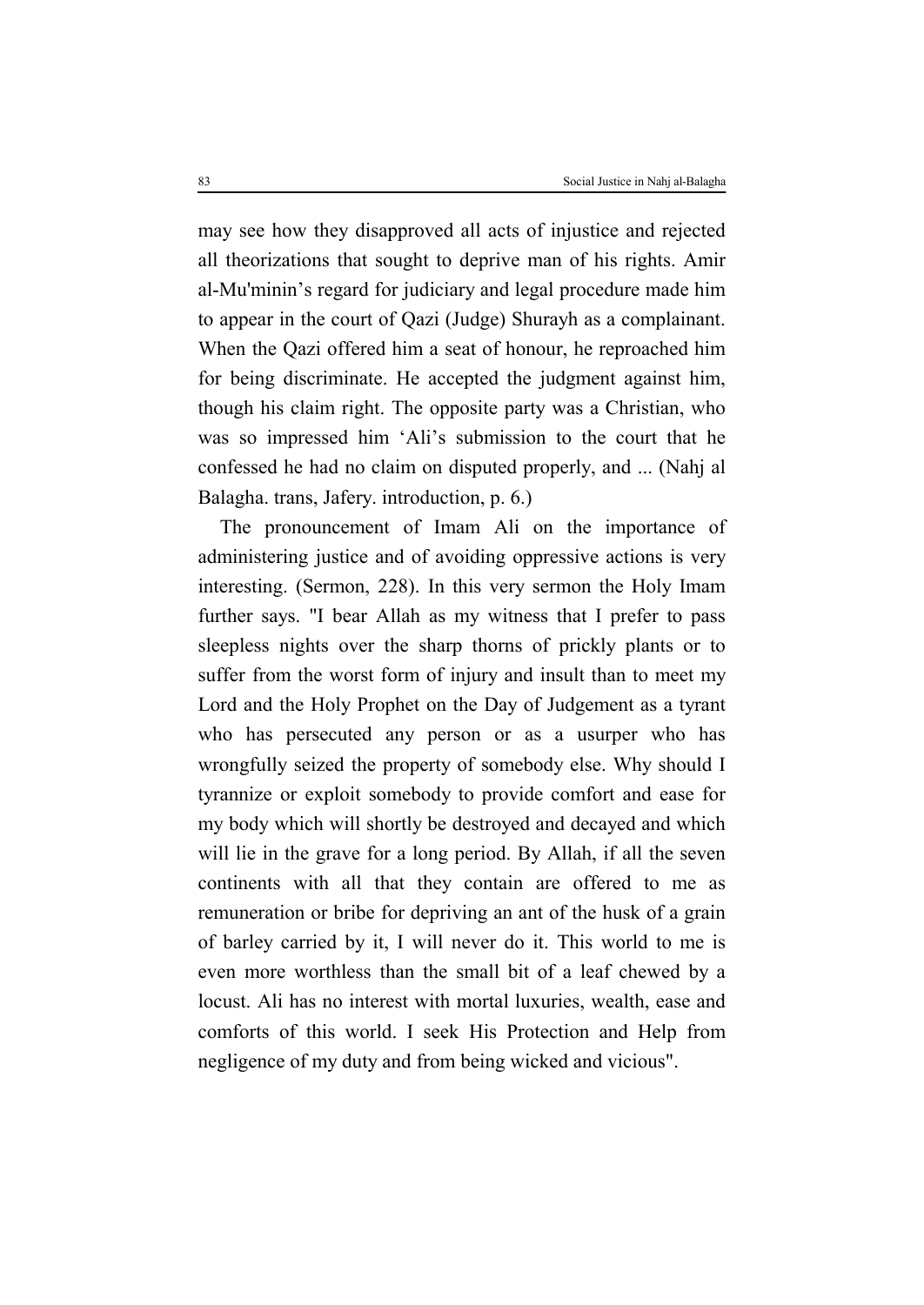## **The Nature of the Relation between the Ruler and Those Who Are Ruled**

According to the Quranic teachings, the ruler has the right to be loyal to those he rules *(5:56).* Also the ruler has the right to have the obedience of those he rules *(4:59.)* The ruler must prefer the welfare of the group to the welfare of the individuals. (33: 6;9:120; 24:62) The ruler must listen and take their advice, and council; he must order lawful things, and forbid unlawful things (9:71). The ruler must be an excellent example to those he rules (33:2 1).

As for the subjects: They have the right to have mercy, to be lenient to, to be pardoned and to be concerned for *(9:128).* To have a clear political stance: "...SO *when you have decided, then place your trust in Allah: surely Allah loves those who trust" (3:158).* they have the right to be consulted: "... *and take counsel with them in the affair...*" *(3:l58).*

A good ruler is only when the people ruled by him, have appreciation and good words for his deeds and dealings. A tyrant, authoritarian or militant ruler is a bad and oppressive ruler. Thus, Hazrat Ali made people's judgment as the measure for the performance of a ruler. A ruler should be particular about performing virtuous deeds and should abstain from unjust and inhuman dealings, preaching human values and ethical codes. Regarding the rights of the subjects, Imam Ali advised Malik al-Ashtar, thus: *"Habituate your heart to mercy for the subjects and to affection and kindness for them. Do not stand over them like greedy beasts who feel it is enough to devour them, since they are of two kinds, either your brother in religion or one like you in creation. They will commit slips and encounter mistakes. They may act wrongly, willfully or by neglect. So, extend to them your*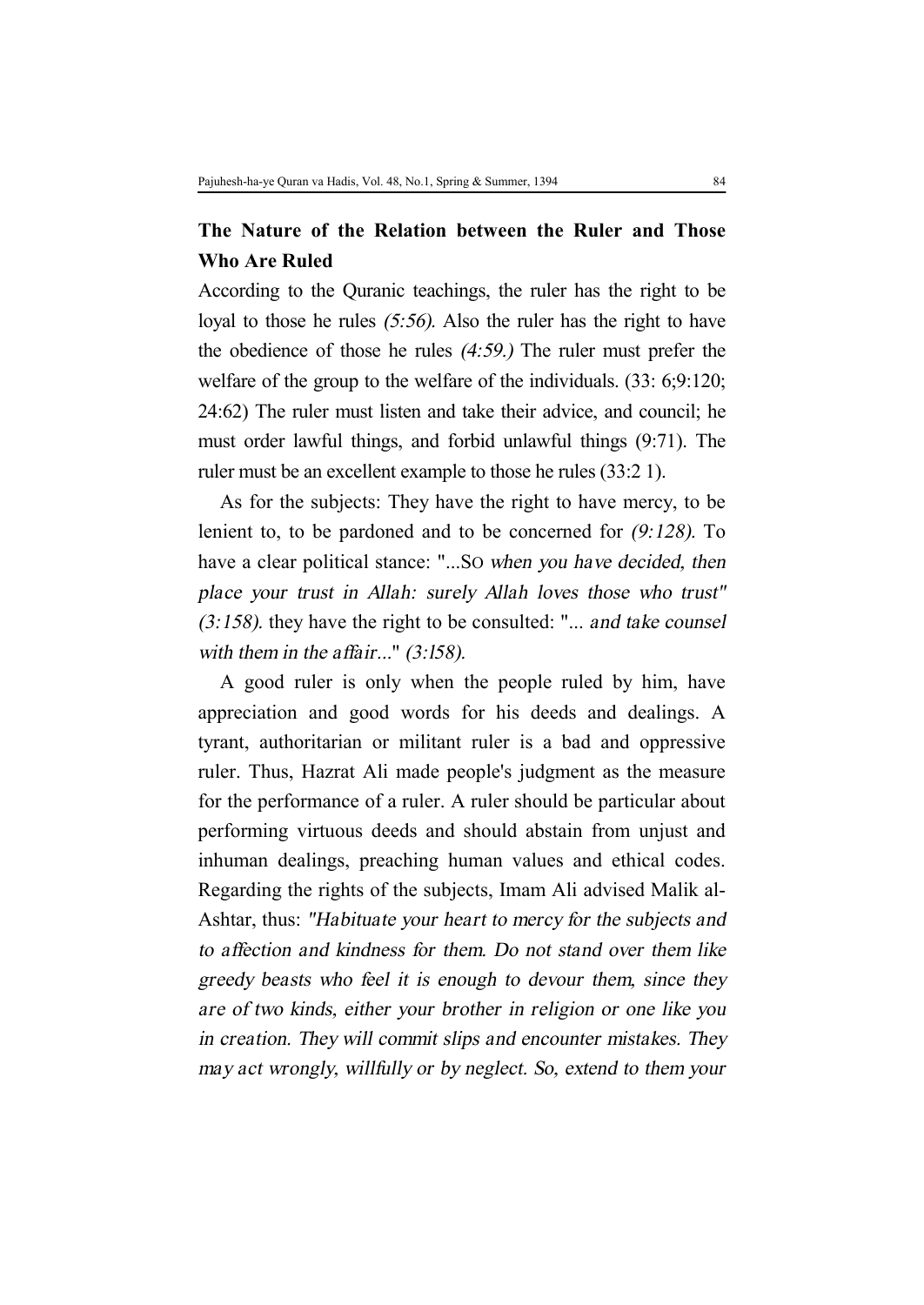*forgiveness and pardon, in the same way as you would like Allah to extend his forgiveness and pardon to you, because you are over them and your responsible Commander (Imam) is over you while Allah is over him who has appointed you. "(letter 53)*

Imam Ali used to supervise the duties of the government officials himself, and appointed regular and secret reporters for that purpose. The people were free to bring to the Holy Imam complaints against the government officials. One of such complaints was about a government official in Persia (Iran). The nature of the complaint was that the government official was discriminating between his relatives and the general public and alloted a larger share from the Public Treasury to his relatives. The Holy Imam warned him and wrote to him. "There should be no difference whatsoever between your relations and the rest of the Muslims". (Sharh Nahjul Balagha, by Muhammad Abduh, vol. III, p. 76).

### **Observation of Non-Muslims' Rights**

Islam takes special care of non-Muslims in the matter of their legal rights; it accords full freedom in the matters of faith, economic activity, property, social security and the preservation of their culture and traditions.

According to Qur'an, Muslims are commanded to observe the conditions of their pacts and treaties made with non-Muslims and never to violate them. (5: I. 16:91; 33:15; 9:4&7; 17:34; 23:8&9; 70:32) Ali (A.S.) includes non-Muslims also among common men paying taxes or tribute (Nahjul Balaghah trans. Jafery. pp. 257-258)

Ali, in a Letter to Malik, writes: "Remember Malik, that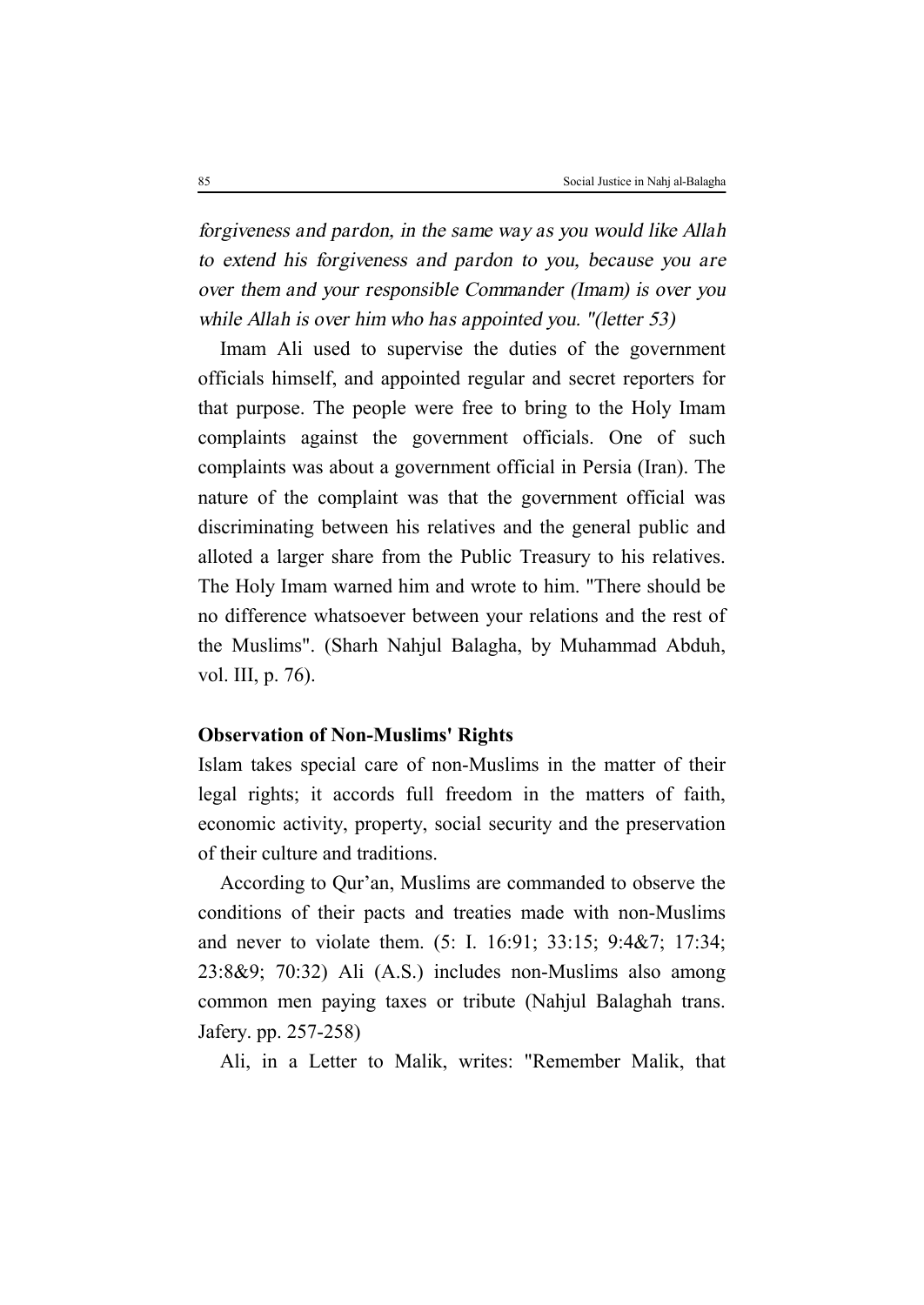among your subjects there are two kinds of people: those who have the same religion as yours ... and (those who have other religions than yours and yet they are human beings like you. Men of either category suffer from the same weaknesses and disabilities that human flesh is heir to ..."(letter 53)

The rights of non-Muslims living in a Muslim state are covered by the above instructions, whose lives are to be protected and whose bloodshed is prohibited. The verses of al-'Anfal: 58 and al-Nisa': 90-94 encourage Muslims to accept any offer *of* peacemaking by non-Muslims with the Divine promise that if they intend to deceive, god will protect Muslims. They are accorded all the rights granted to Muslim citizens, that is, right to education and dissemination of knowledge, freedom of thought, right to property, business, agriculture, industry and honorable living. They are treated equally in social matters and are respected.

Islam ordains that we should be just not only to its followers but also to the enemies even in times of war. Imam Ali after sustaining a fatal wound at the hands of his assassin advised his two worthy sons, Imam Hasan and Imam Husayn besides giving other instructions, not to indulge in mass killing but to kill only the wretched killer, Ibn Muljam. He further said: "He (the assassin) struck once on me and therefore you should also give him one stroke". (See: Letter, 47) This is a unique example of justice which Imam Ali upheld even at the moment when he was lying in a pool of blood.

Adopting moderation and justice is the guiding principle of a Muslim's life. Among other things, which should be given importance to are undue praise and undue criticism, which leave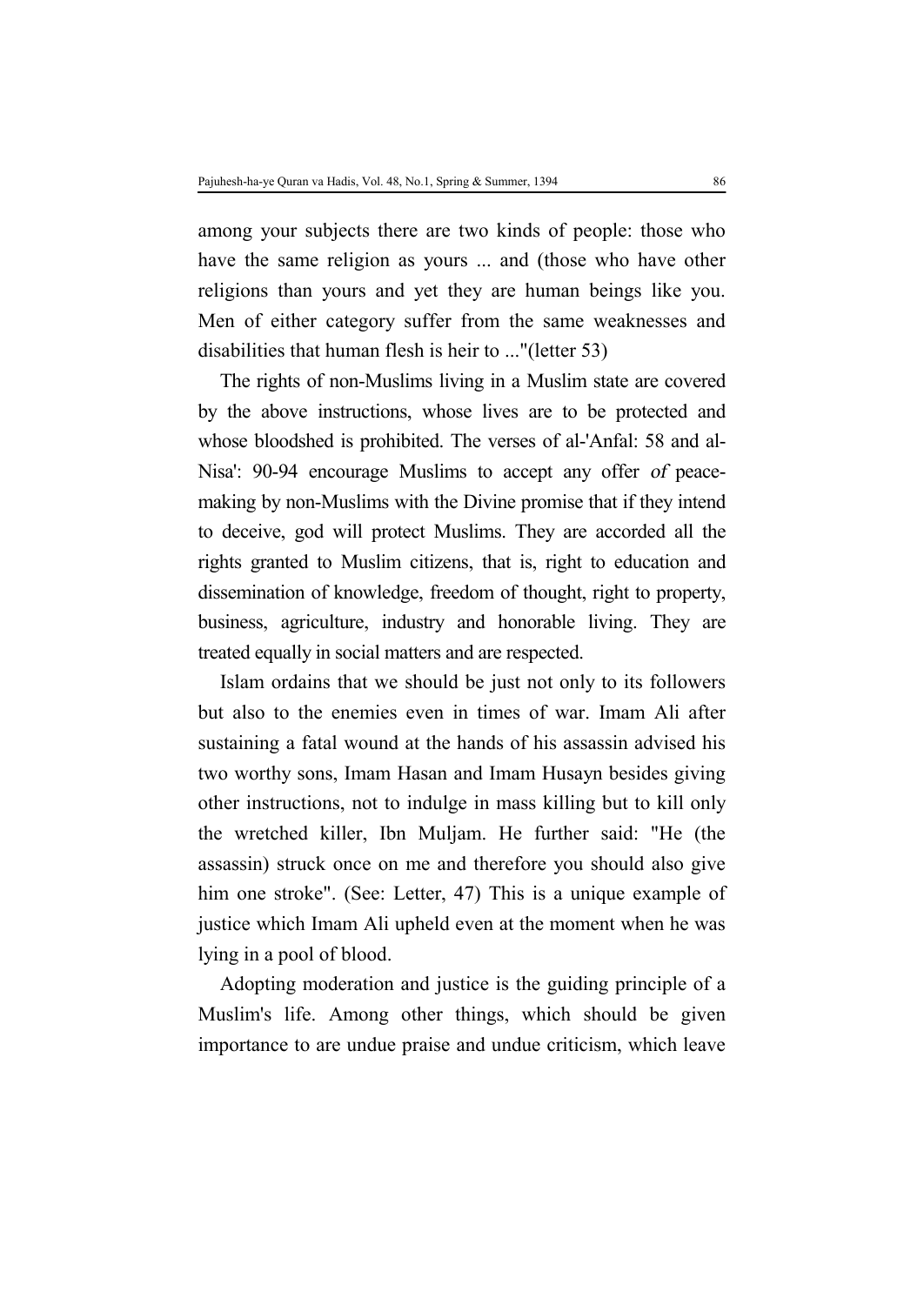a harmful effect on individuals and the society as a whole. Imam Ali says: "If you exceed the limit in praising somebody you will be a sycophant and if you belittle the worth of a deserving person, you are narrow-minded or jealous as you cannot bear to praise others". (See: Saying 347)

### **Conclusion**

The search for justice and truth is considered as the mother of all social values. Islam is an institution of justice. It is a straight path and the Muslim fraternity is the nation which practices moderation and justice. The Islamic system is based on justice and one of the major objectives of it is to establish social justice among all the members of the nation. Social justice in Islam includes all aspects of human life, based on faith in God. We can to say that after the Prophet Mohamed, Imam Ali was the best example to great morals and ethics, including justice. He lived for justice and was very firm in his belief that everyone should have a right to live in security; that there should be food and shelter and clothing for all. He considered humanity as one family where there should be tolerance for all irrespective of race, creed and colour, wealth or adversity. *Nahj al-Balagha* is, after the Qur'an and *Hadith,* the most inspired and influential writings on justice in the annals of Islamic history.

According to Imam Ali says, Justice is putting things in their places", and therefore the proper placement of oneself in relation to God is an essential requirement for the accomplishment of Justice. Justice is thereby an attribute of intelligence. Imam 'Ali's writings explicitly make the connection between Justice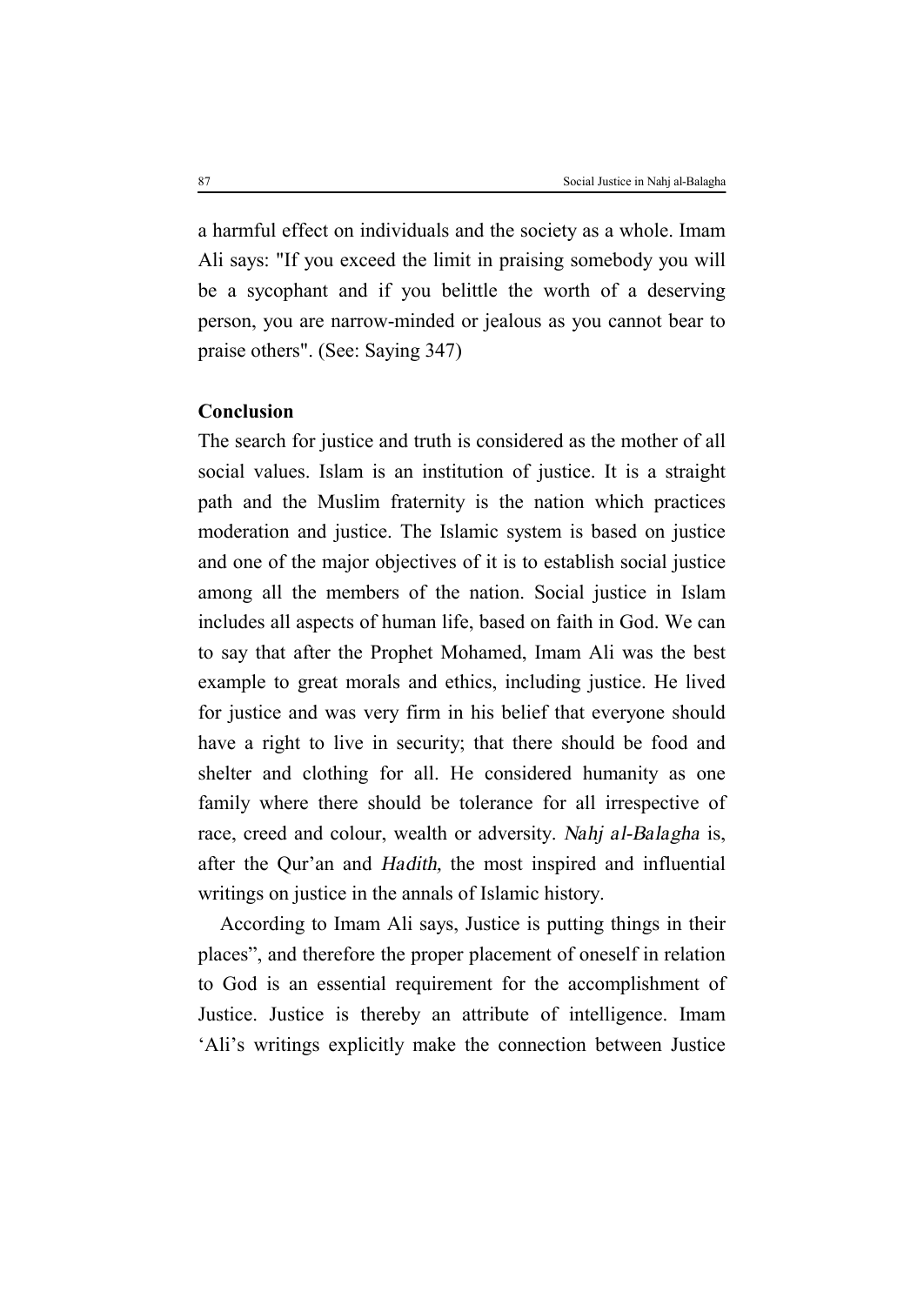and Truth in the sense of the proper ordering of things. Concerning the importance of Justice, he says "Do justice to Allah and do justice to the people even though it may be against your own interest". In a key passage among his Sayings, Imam 'Ali includes "justice" as one of the four pillars of "faith". Social justice is one of the most important aspects of justice in Islam. Social justice means giving each individual what he/she deserves in the distribution of financial benefits in the society, and providing equally for basic needs. It includes several elements, that the most important of them are as follows: (1) *The dignity of the human being and the importance of the community, (2)* equality and equitable distribution of wealth, (3) standing against oppression and protection of the weak against the strong, (4) provision of social security and (5) observation of man's social rights. All these elements have been dealt with in detail at proper places in this book. Let us briefly discuss them here.

Two more concepts in Islamic teachings relate to the overarching theme of Islamic justice: the concept of human dignity and the concept of the community of believers, or the *ummah*. Concerning the *dignity of the human being and the importance of the community, Imam Ali says,* Human dignity is the outcome of a just society and just law. Respect for one another is a vital theme of justice in the Sharia. A human being is to be treated with the respect due to God's greatest creation and the viceroy of God himself on Earth. Thus the principle of equality emerges under the concept of dignity. As Imam Ali, about human dignity says: "the Learned is one who knows his worth. It is enough for a man to remain ignorant if he knows not his worth."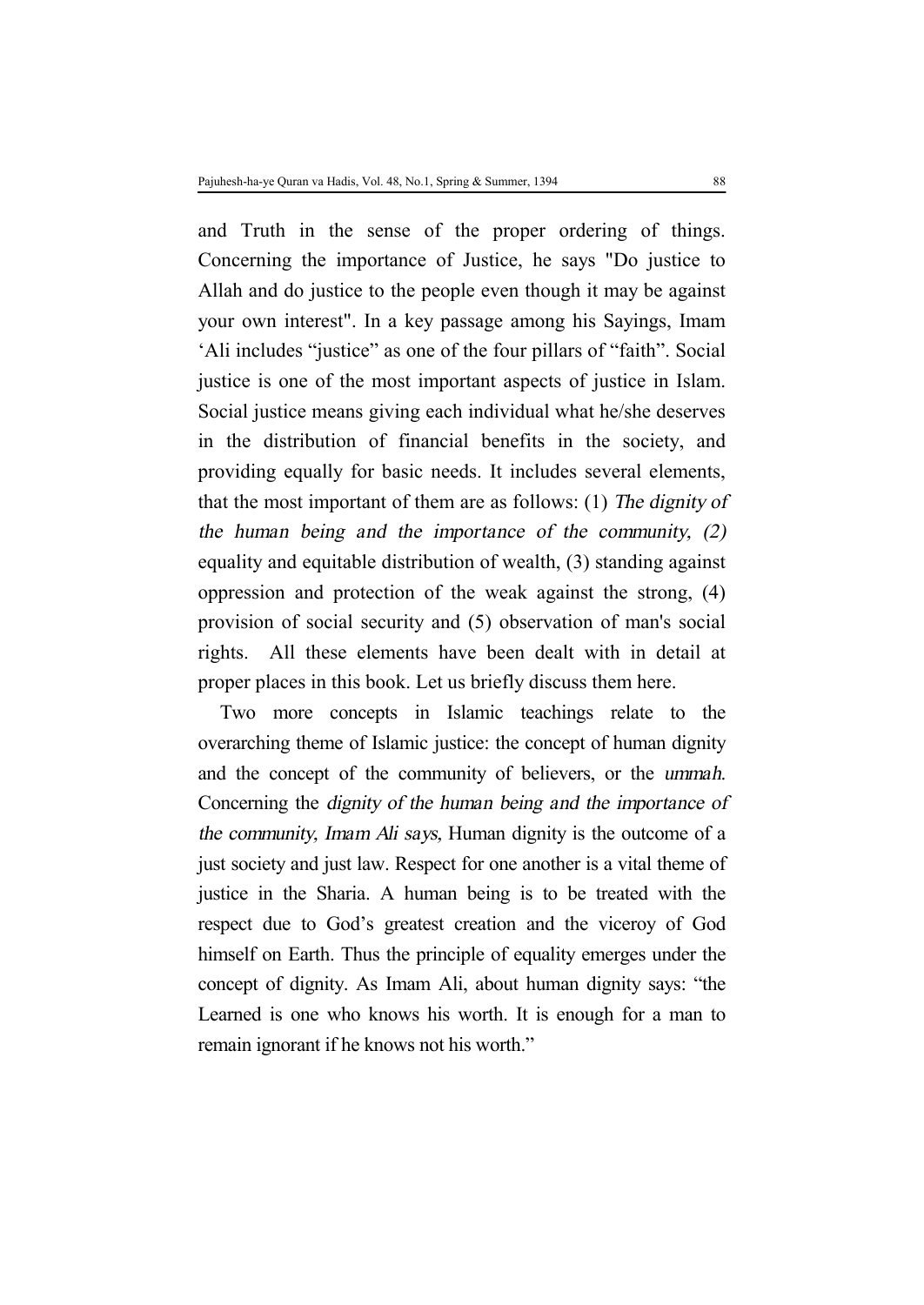Concerning the necessity of standing against oppression and protection of the weak against the strong, he says "Be an enemy of the oppressor and helper of the oppressed." Because oppression is very dangerous and has evil consequences, Allah has forbidden men lo cooperate with the iniquitous or to associate with them.

A good ruler is only when the people ruled by him, have appreciation and good words for his deeds and dealings. Thus, Hazrat Ali made people's judgment as the measure for the performance of a ruler. A ruler should be particular about performing virtuous deeds and should abstain from unjust and inhuman dealings, preaching human values and ethical codes. Islam takes special care of non-Muslims in the matter of their legal rights; it accords full freedom in the matters of faith, economic activity, property, social security and the preservation of their culture and traditions.

Finally, adopting moderation and justice is the guiding principle of a Muslim's life. Among other things, which should be given importance to, are undue praise and undue criticism, which leave a harmful effect on individuals and the society as a whole.

### **Bibliography**

- [1]. Holy Quran
- [2]. Nahjul Balagha, Ansarian Publications, Qum, Islamic Republic of Iran, 1981.
- [3]. Nahjul balagha: sermons, letters, and sayings of Hazrath Ali, Translated
- by Syed Mohammed Askari Jafery, Karachi: Associated Printers, [1961] [4]. Al-Kulayni, Abu Djafar, Kafi, Vol. 5, Tehran, 1367 A.H.
- 
- [5]. Al-Suyuti, 'Abd al-Rahman, 1401, Al-jame-e al-Saghir, Vol. 2. Cairo.
- [6]. Sharh Nahjul Balagha, 2012, interpreted by by Muhammad Abduh, vol. III, Dar al-marefat, Beirut